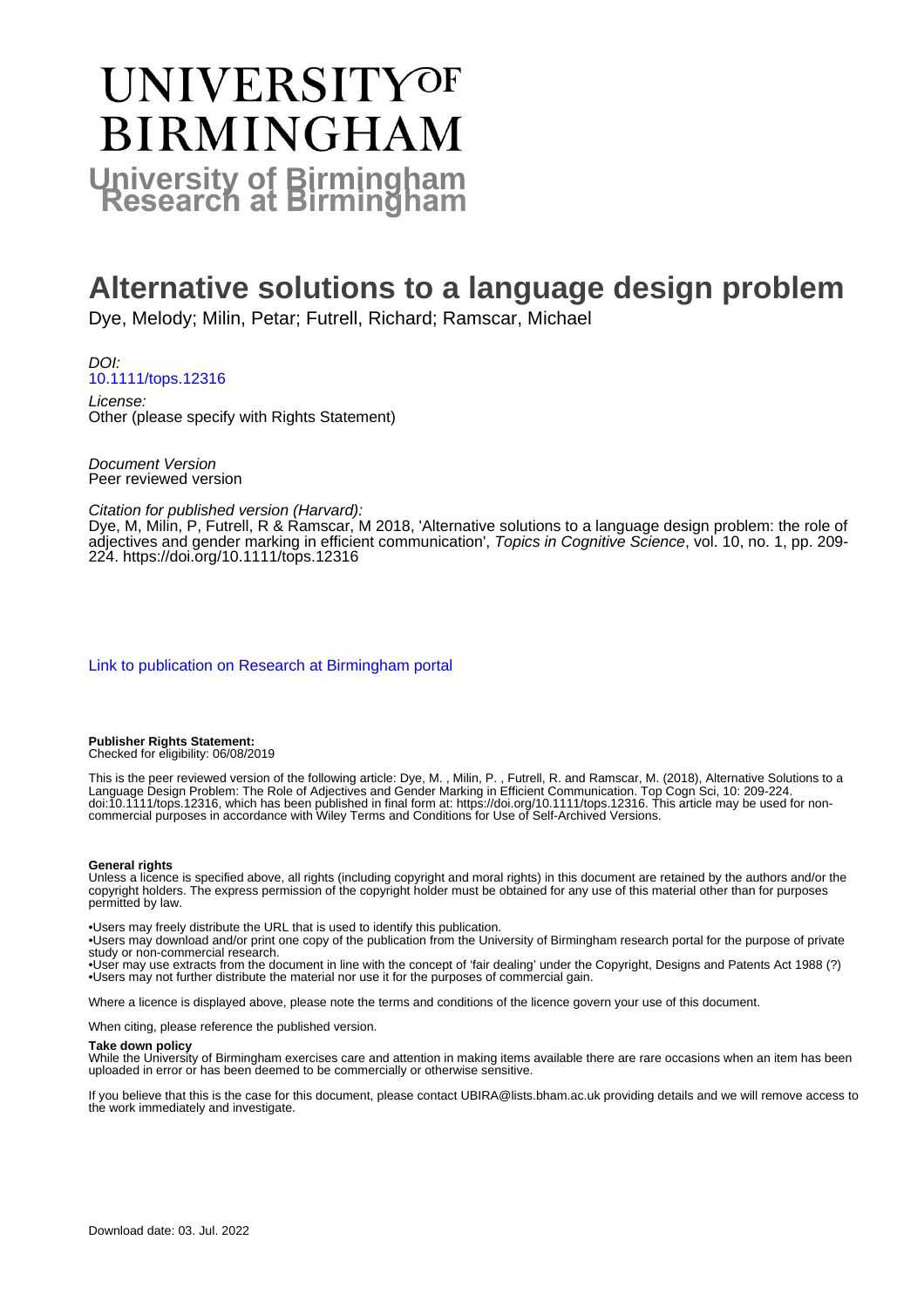# *Alternative solutions to a language design problem*:

## The role of adjectives and gender marking in efficient communication

*Melody Dye* School of Information University of California, Berkeley

*Petar Milin* Department of Journalism Studies University of Sheffield

*Richard Futrell* Department of Brain and Cognitive Sciences Massachusetts Institute of Technology

> *Michael Ramscar* Department of Linguistics University of Tübingen

**Cite as**: Dye, M., Milin, P., Futrell, R., & Ramscar, M. (*in press*). Alternative solutions to a language design problem: The role of adjectives and gender marking in efficient communication. *Topics in Cognitive Science*. doi: 10.1111/tops.12316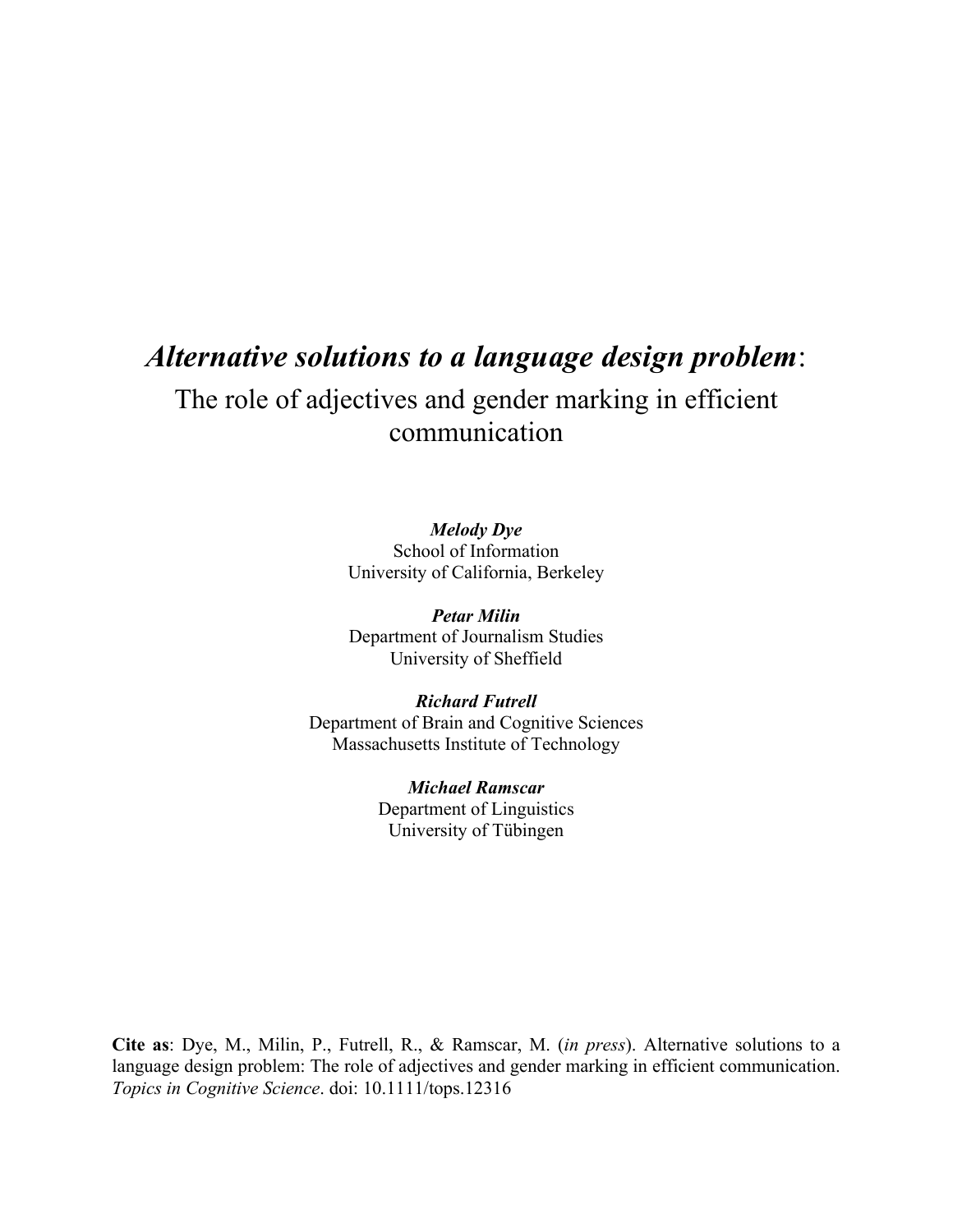#### **Abstract**

A central goal of typological research is to characterize linguistic features in terms of both their functional role and their fit to social and cognitive systems. One longstanding puzzle concerns why certain languages employ grammatical gender. In an information theoretic analysis of German noun classification, Dye et al. (2017) enumerated a number of important processing advantages gender confers. Yet this raises a further puzzle: If gender systems are so beneficial to processing, what does this mean for languages that make do without them? Here, we compare the communicative function of gender marking in German (a deterministic system) to that of prenominal adjectives in English (a probabilistic one), finding that despite their differences, both systems act to efficiently smooth information over discourse, making nouns more equally predictable in context. We examine why evolutionary pressures may favor one system over another, and discuss the implications for compositional accounts of meaning and Gricean principles of communication.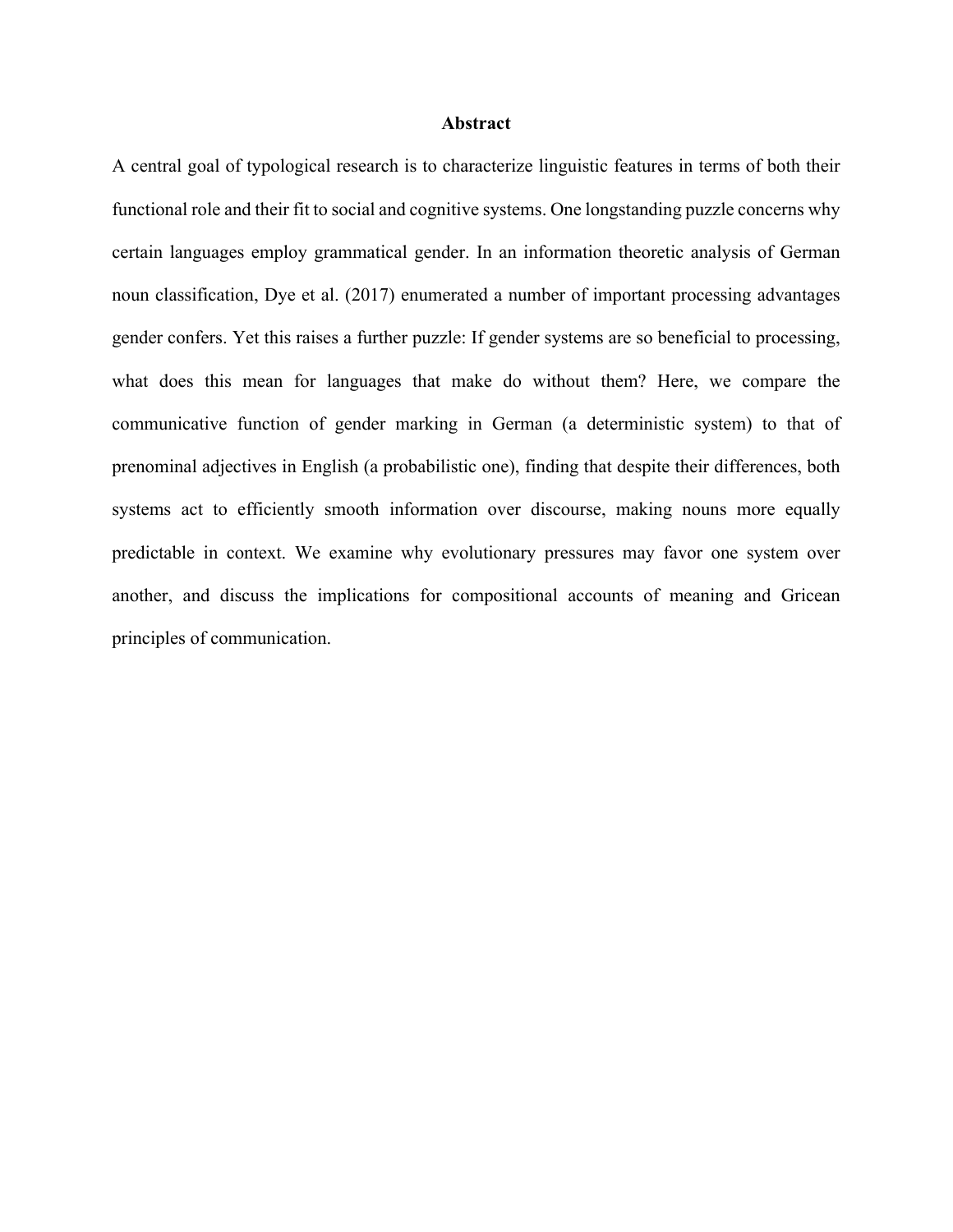Linguistic typologists work to define similarity and difference across languages, in an effort to establish what invariant 'universal' properties might underpin the fundamental human capacity for language, amidst remarkable diversity (Evans & Levinson, 2009). This enterprise is complicated by the fact that language is a hybrid system, which is product both of a common biological endowment (shared across languages and peoples) and of a particular ecological niche (specific to a given language).

As languages evolve, they adopt communicative strategies in response to both social and cognitive pressures, strategies which are then refined over generations of cultural transmission (Becker et al., 2009; Tomasello, 2003; Boyd & Richerson, 2005; Atkinson & Gray, 2005). In seeking to understand the limits on variation, a typologist has the unenviable task of disentangling biological imperative (Christiansen & Chater, 2008) from cultural and historical contingencies (Lupyan & Dale, 2010), such as migrations or language contact.

Information theoretic approaches to language can help clarify this problem, by setting a goalpost that is explicitly functional, rather than biological or cultural (Ramscar & Baayen, 2013). On this view, language is a communication system like any other, with the same fundamental purpose of transmitting information. A language's structural features should thus be subject to the selection pressures that govern the design of efficient digital codes (Dahl, 2004). On this read, variation among languages is the result of selective adaptations to variable circumstances, with communicative efficiency the key measure of fitness.

This is not to imply that the solutions that different languages converge on are 'equally' optimal to some pre-specified degree. Evolutionary processes achieve local—rather than global optima, and are chained to their particular historical lineage (Simon, 1989). Rather, the idea is to provide an overarching framework in which the host of interacting variables may be arrayed, so as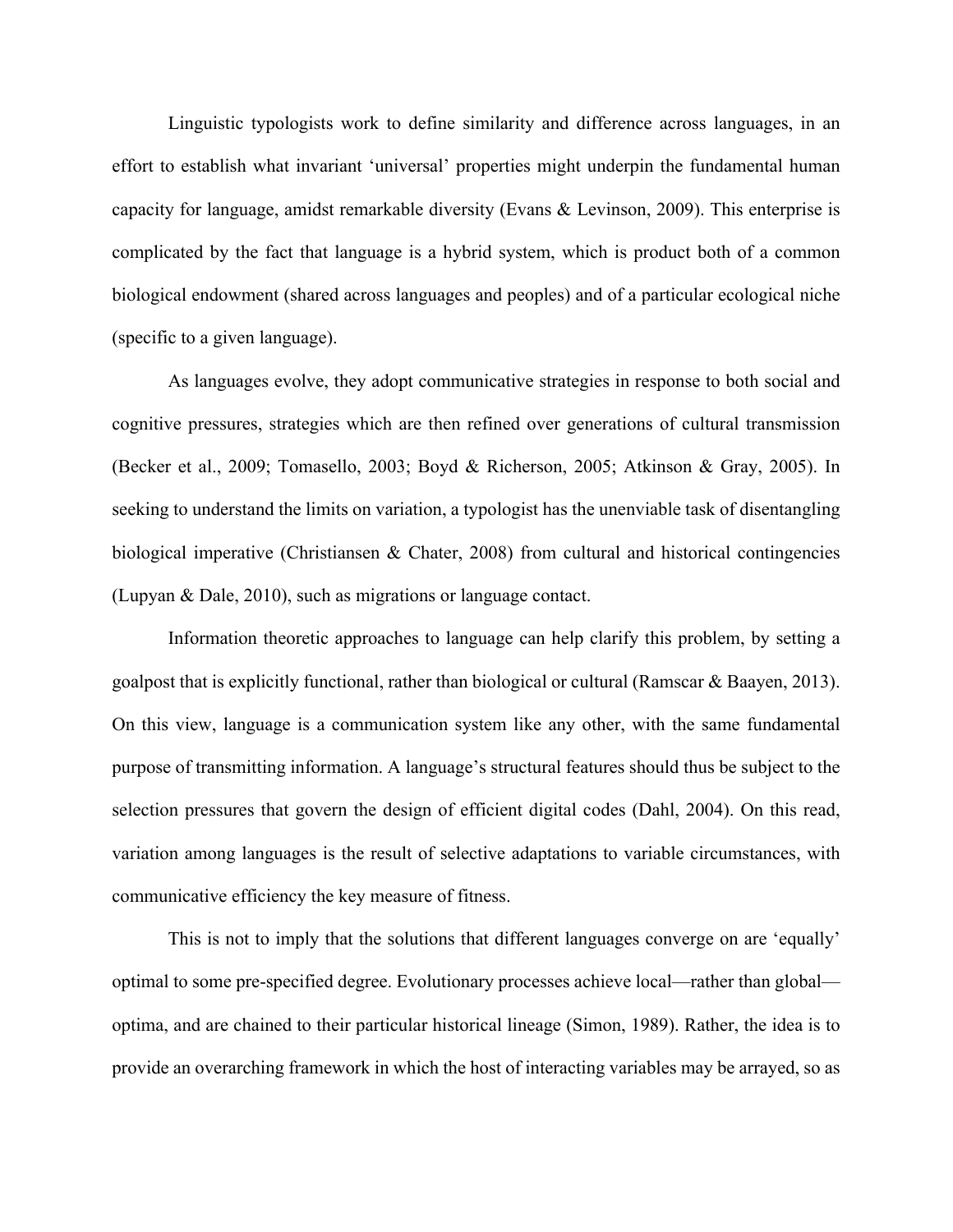to better understand how the system maintains and restores a functional equilibrium. In particular, it allows us to ask: How are the perturbations in one part of the system balanced by compensating forces in another?

For example, whereas more 'synthetic' languages, like German, rely heavily on morphological devices to convey information, others, like English, leave more to the surrounding context (Lupyan & Dale, 2010). This mode of typological inquiry can help uncover how languages use different means to nevertheless achieve similar functional ends, and the potential trade-offs in terms of complexity and efficiency—that these different strategies may incur (Pellegrino, Coupé, & Marsico, 2011).

#### **Two Germanic Tongues**

One longstanding puzzle for typologists concerns why certain languages employ *grammatical gender*, which assigns nouns to distinct classes and marks neighboring words for agreement. From a taxonomic standpoint, gender specification can often appear arbitrary, with little obvious correspondence between the semantic properties of a given referent and its noun class (Vigliocco et al., 2005). Historically, gender has thus been viewed as a useless ornament with little apparent rhyme or reason (Maratsos, 1979). In previous work, Dye, Milin, Futrell, and Ramscar (2017) offered a possible solution to this puzzle, using an information theoretic lens to clarify the communicative function of noun classification in German.

On their account, prenominal gender marking serves to modulate nominal entropy, making nouns of different frequencies more equally predictable in context. This functionality benefits language processing in multiple ways: 1) by helping speakers avoid the peaks in uncertainty that would otherwise occur over nouns, smoothing entropy over the larger sequence; 2) by reducing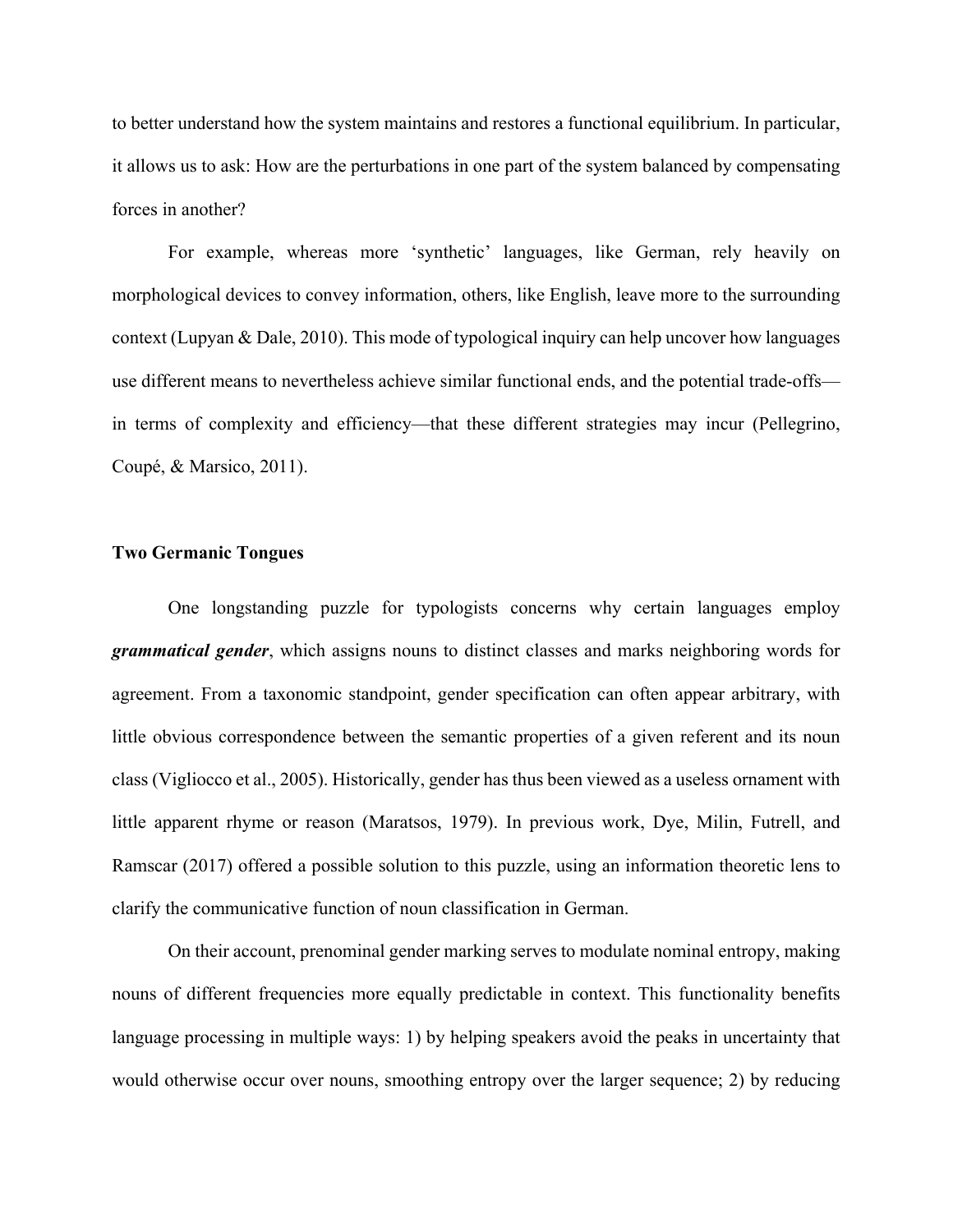competition between nouns that are highly confusable in context; and 3) by facilitating the use of a richer array of lexical items.

These findings raise a further puzzle: If gender systems are so beneficial to processing, languages should tend to maintain or expand them as they evolve. Yet a number of closely related Germanic tongues have followed precisely the opposite trajectory: Swedish, Danish, and Dutch have all consolidated their noun classification systems, while English has dispensed with gender altogether.

Like Modern German, Old English  $(\sim 750-1150 \text{ AD})$  classified nouns according to three genders (masculine, feminine, and neuter) and all inanimate nouns belonged to one of the three classes (Curzan, 2003). However, in Modern English, aside from a few archaic exceptions, only nouns referring to males and females take gendered pronouns; inanimate nouns are neuter. The gender system in Modern English is thus far simpler than the noun class systems found in Old English and Modern German.

This raises the worrying possibility that English lacks the resources to accomplish the same specificity of expression available in German. However, another possibility, explored here, is that rather than employing a rigid grammatical device, English relies on a more graded, semantically transparent method of entropy reduction: namely, *prenominal adjectives*.

Like gender markers, adjectives may act to systematically delimit the space of following nouns. For example, *massive* and *moist* are likely to have markedly different following distributions. Yet even subtle differences, such as that between *great big* and *very big*, could be highly informative in English. To test this proposal, we use tools from information theory to compare gender marking in German (a deterministic system) to prenominal adjective use in English (a probabilistic one).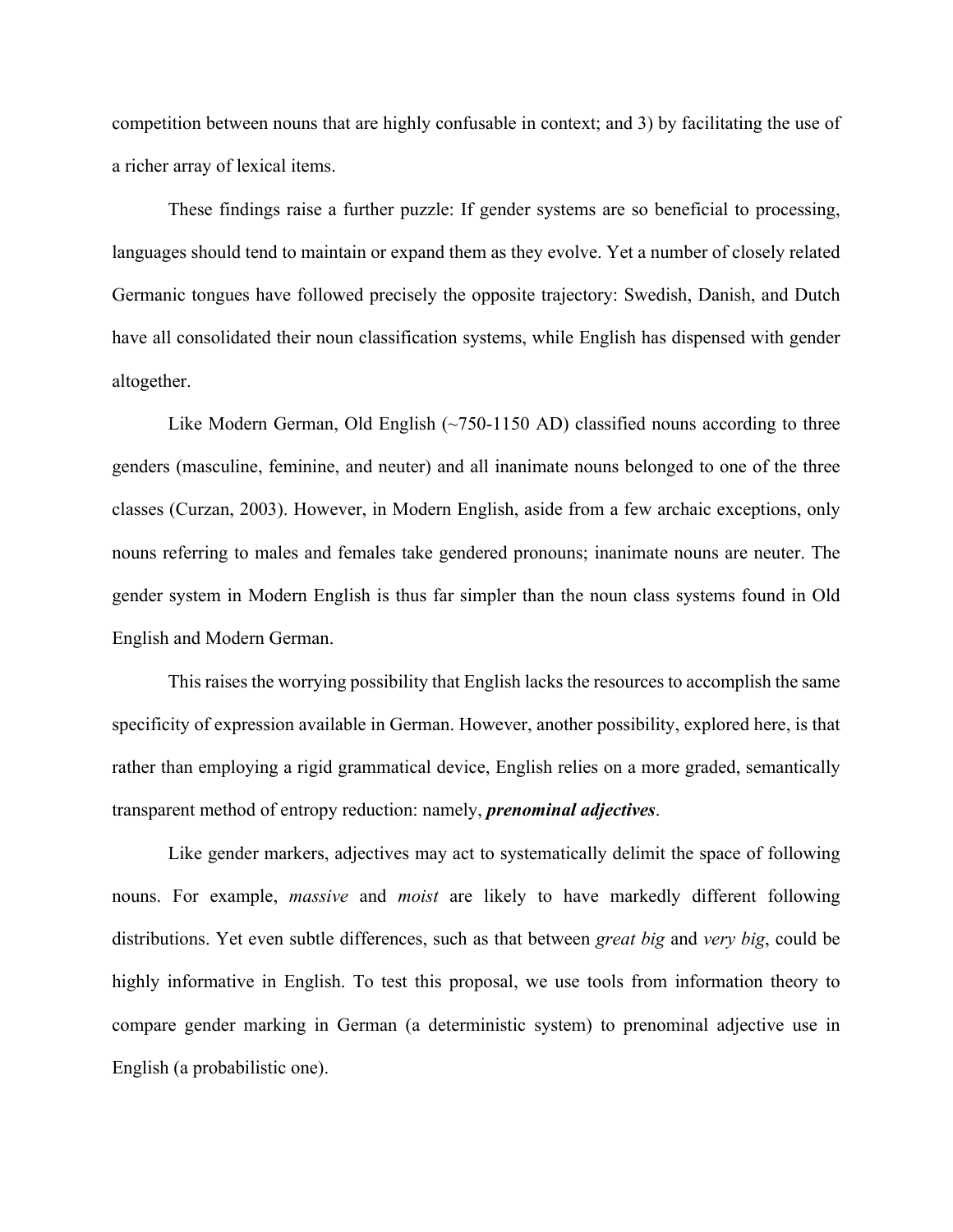#### **Nominal Uncertainty Management**

Languages appear to be organized to maintain relatively stable levels of uncertainty across discourse (Genzel & Charniak, 2002), employing various strategies to make each lexical choice more equally predictable in context, and thereby reducing processing difficulties (Tily et al., 2009; Jaeger, 2010). In information theory, uncertainty is quantified in terms of *entropy*. Formally, the entropy *H* over a distribution of lexical items is a measure of the expected value of information ('surprisal') over the full range of items (Shannon, 1948):

$$
H(X) = -\sum_{x \in X} p(x)log_2 p(x)
$$

In many languages, like English and German, nouns are the most diverse part of speech (Petrov, Das, & McDonald, 2011). When prior context is ignored, uncertainty should thus be highest at points where a noun occurs. For example, in the following sequence, uncertainty over possible noun continuations (*!*) will be higher than for possible verb continuations (*#*):

I would # like 
$$
\underline{a}
$$
 / beer (1)

Unsurprisingly, nouns are among the most common sites for disfluencies, incorrect retrieval, and mishearings (Clark & Wasow, 1998; Vigliocco, 1997).

 Nevertheless, speakers have various resources at their disposal for making a particular lexical choice more or less predictable in context. One possibility is to rely on the preceding discourse as a form of scaffolding. Noun class is an efficient system for implementing this principle. Consider the German equivalent of (1):

$$
Ich hatte germ \nein / Bier (2)
$$

Grammatical gender markers can significantly ease the lexical access problem by systematically narrowing the set of candidate nouns that follow (Dahan et al., 2000), thereby offloading some of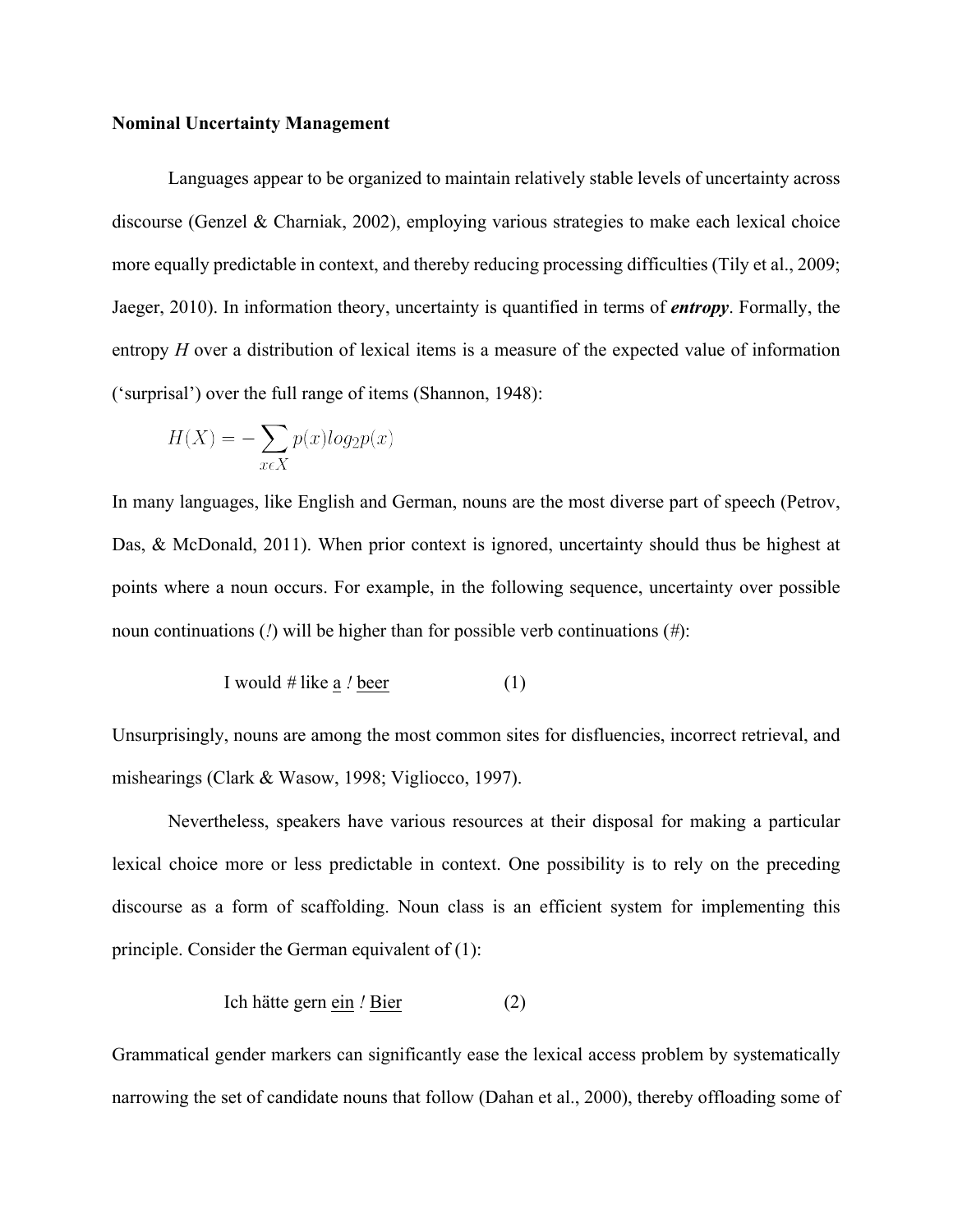the uncertainty about the upcoming noun onto the determiner.

To evaluate this hypothesis, Dye et al. (2017) examined the entropy of nouns in German, a language with a three-class gender system. An analysis of the Stuttgart deWaC mega-corpus (Faaß & Eckart, 2013) revealed that gender markers systematically reduced nominal entropy across all cases. Further, this appeared to benefit *lexical diversity*: German plurals, which are not gender-marked, showed a reduction in their type/token ratio, suggesting that the presence of a gender marker was catalyzing the use of a wider array of lexical items.

Yet English is not without its own entropy-smoothing resources. Compared to the sparse semantic context provided by (1), the noun *beer* should be more predictable following the comparatively constraining context provided by (3):

I would like a nice cold *!* beer (3)

This raises an important question: Might prenominal adjectives in English serve a similar function to grammatical gender markers in German?

 Suggestive evidence comes from the visual world paradigm, an experimental framework for studying online language processing in which subjects' eye movements over a visual display are monitored as they listen to a concurrent speech stream (Tanenhaus et al., 1995). A common finding is that listeners fixate semantically-related pictures as they become relevant, with patterns of eye movements time-locked to incoming speech. In studies of this kind, prenominal adjectives and gender markers have been shown to play similar functional roles: When French and Spanish speakers encounter a gendered determiner, they rapidly shift their gaze to gender-consistent referents in the display in anticipation of the upcoming noun (Dahan et al., 2000; Lew-Williams & Fernald, 2007). Similarly, when viewing an array of semantically plausible competitors, English speakers interpret prenominal adjectives contrastively, quickly homing in on likely candidates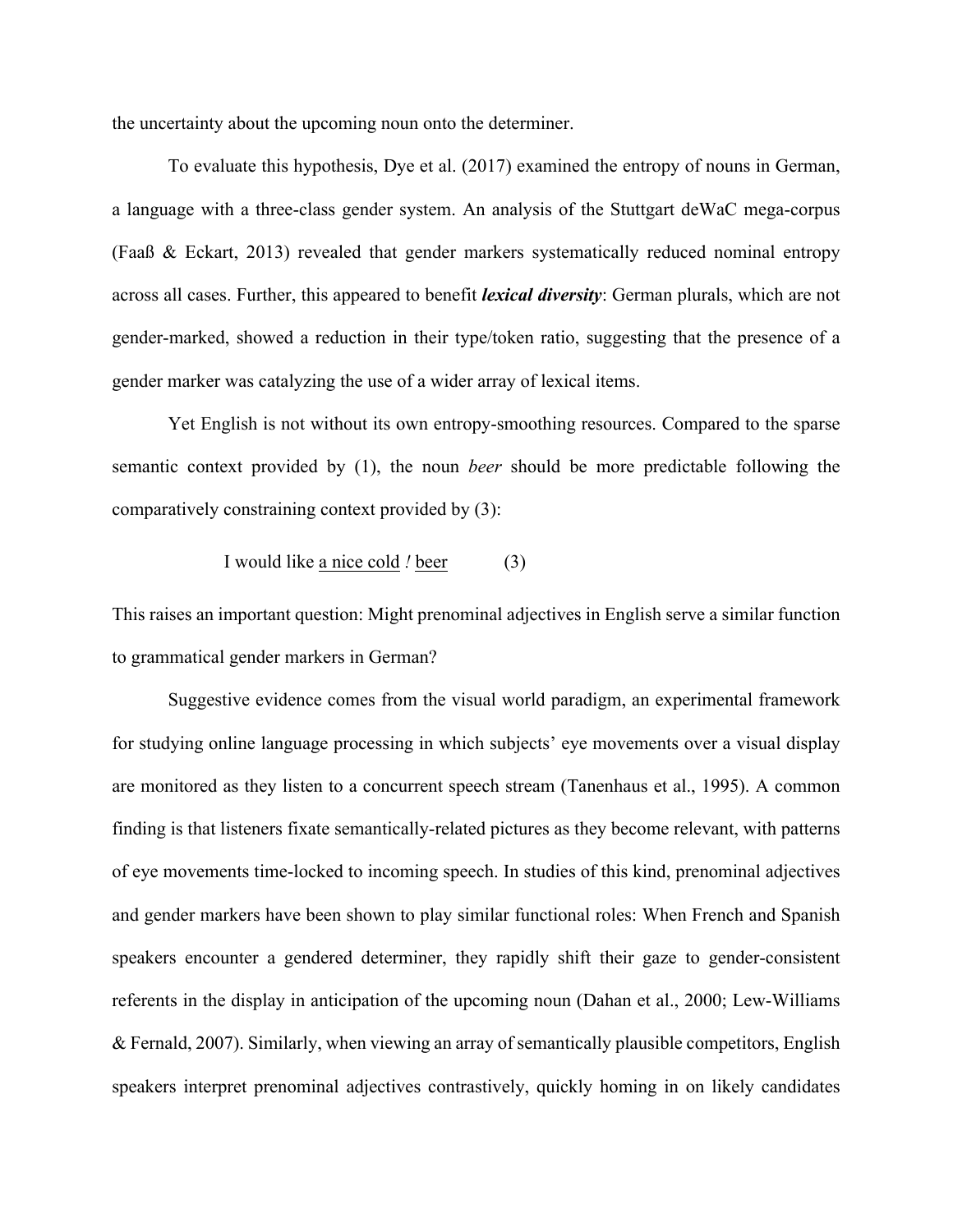(Sedivy et al., 1999; Fernald, Thorpe, & Marchman, 2010). These findings stand in notable contrast to cases where a preceding element has weak cue validity (e.g., patterns of anticipatory looking behavior are not observed with certain grammatical number constructions in English; Riordan, Dye, & Jones, 2015). Such findings suggest that both gender markers and adjectives can serve a predictive, discriminative function when they occur prenominally.

### **Corpus Analysis**

To more closely examine this apparent functional similarity between languages, we conducted a comparison of prenominal adjective and determiner usage in written English and German.

### **Corpora**

Analyses were initially run on manually annotated newswire corpora, and subsequently replicated on larger web-crawled mega-corpora. These corpus types trade off on scale and precision. In the interest of brevity, we report one or the other, but not both; in each case, the qualitative nature of the results are the same.

The newswire corpora included the Negra II corpus of German newspapers, (Skut et al. 1997) and the New York Times Gigaword corpus (Graff et al., 2007). The web-crawled WaCky mega-corpus supplied the SdeWaC, a subset of the German section (Baroni, Bernardini, Ferraresi, & Zanchetta, 2009), comprising more than 850M word tokens and 1.1 M word types (Faaß & Eckart, 2013), and the ukWaC, the British English subset, comprising nearly 2 billion word tokens and 3.8 M word types (Ferraresi et al., 2008). It is worth noting that these are collections of written language, which may not reflect the complexities of spoken production (Baayen, Milin, & Ramscar, 2015).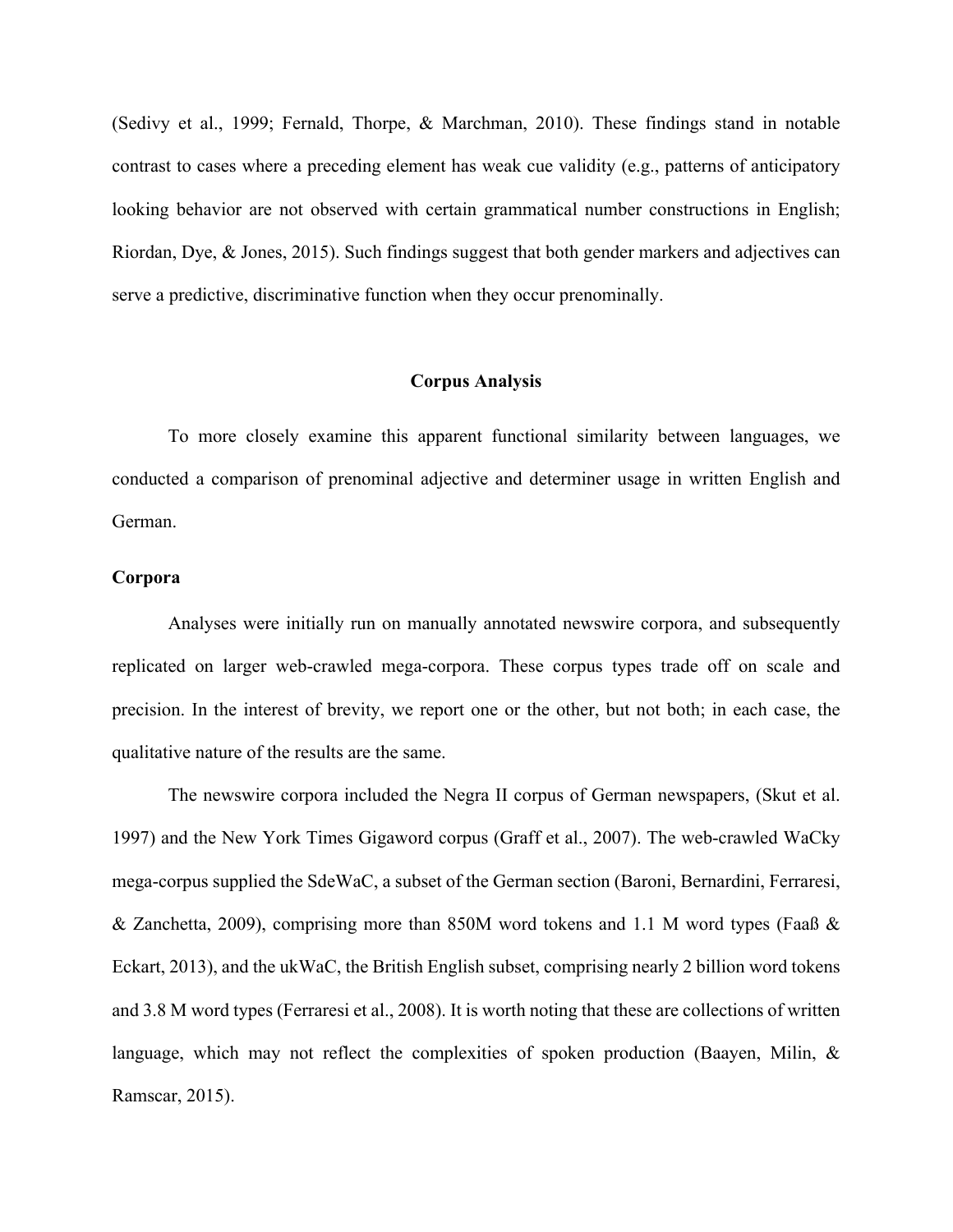Additional annotation for fine-grained part-of-speech categories and extraction was carried out with the RFTagger (Schmid & Laws, 2008) and the Stanford Parser (Klein & Manning, 2003).

#### **Entropy Reduction**

In German, grammatical gender serves to subdivide the space of nouns that can legally follow each marker. By markedly reducing nominal entropy, gender facilitates the use of a more diverse—and more informative—set of nouns following gender-marked determiners. Consistent with this thesis, when Dye et al. (2017) compared singular nouns in German (which are marked for gender), with plural nouns (which are not), they found that singular nouns following determiners were significantly more lexically diverse than their plural counterparts.

By comparison, English determiners, which are neither gender nor case-specific, have less potential to be informative about their following nouns. Consider that while the determiner *the* in English is informative about the type of word that will follow (a noun, most likely), in German, the determiners *der*, *die*, *das, den, dem*, and *des* convey not only part of speech information, but also delineate the specific set of lexical items that can follow. This suggests that English determiners may not support the same level of lexical diversity available in German.

To examine this possibility, we first compared the conditional entropy of German nouns following articles (which are gender-marked) to that of English nouns following articles (which are not), in the Negra II and NYT Gigaword corpus, respectively. While the average uncertainty following the determiners was similar across languages, German determiners supported much greater entropy reduction than their English equivalent, a result that held across corpus types.

As Figure 1 illustrates, following a definite article, the conditional entropy of English nouns was similar to that of German nouns (10.17 vs. 10.55). However, whereas German gender-marking provided a substantial entropy offset, the English article ('the') provided none at all. In German,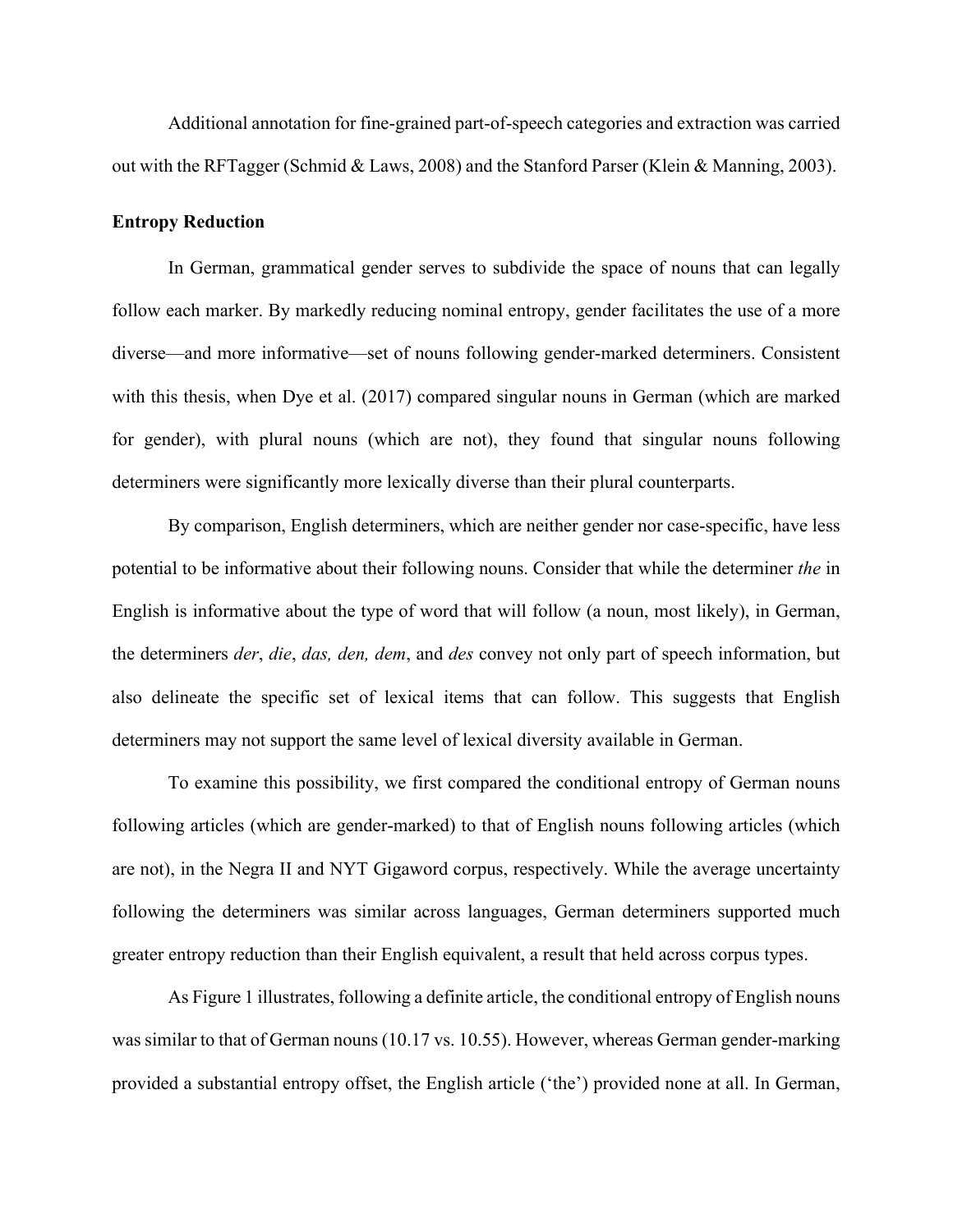removing information about definite articles—and hence, about noun class—thus led to a significant increase in entropy (from 10.55 to 11.71 bits). In the simplified model corpus depicted in Figure 1, whereas the baseline entropy difference between marked English and German nouns suggests a usage rate of around 30% more nouns, the difference between marked and unmarked German nouns is the equivalent of more than 125% more nouns.



Figure 1. To illustrate the relationship between entropy, probability, and frequency in a corpus of nouns, the x-axis above represents the entropy for a given noun as the size of a set of nouns of equal frequency  $(1, y\text{-axis})$  increases. As the size of the set of items increases linearly, entropy rises as an exponential function.

#### **Lexical Diversity**

This finding suggests that compared to English, German noun usage must be more heterogeneous following determiners (**Figure 1**). To compare nominal usage across languages, we calculated the type/token ratio of noun lemmas in these contexts in the Negra II and NYT Gigaword corpus, following Dye et al. (2017), and normalizing for corpus size to make the results comparable. Conveniently, type/token ratio is the inverse of average frequency, which means that the greater the diversity of nominal usage, the lower the average frequency. We found that whereas the average frequency of the German noun lemmas in Negra II was 2.12, the average frequency of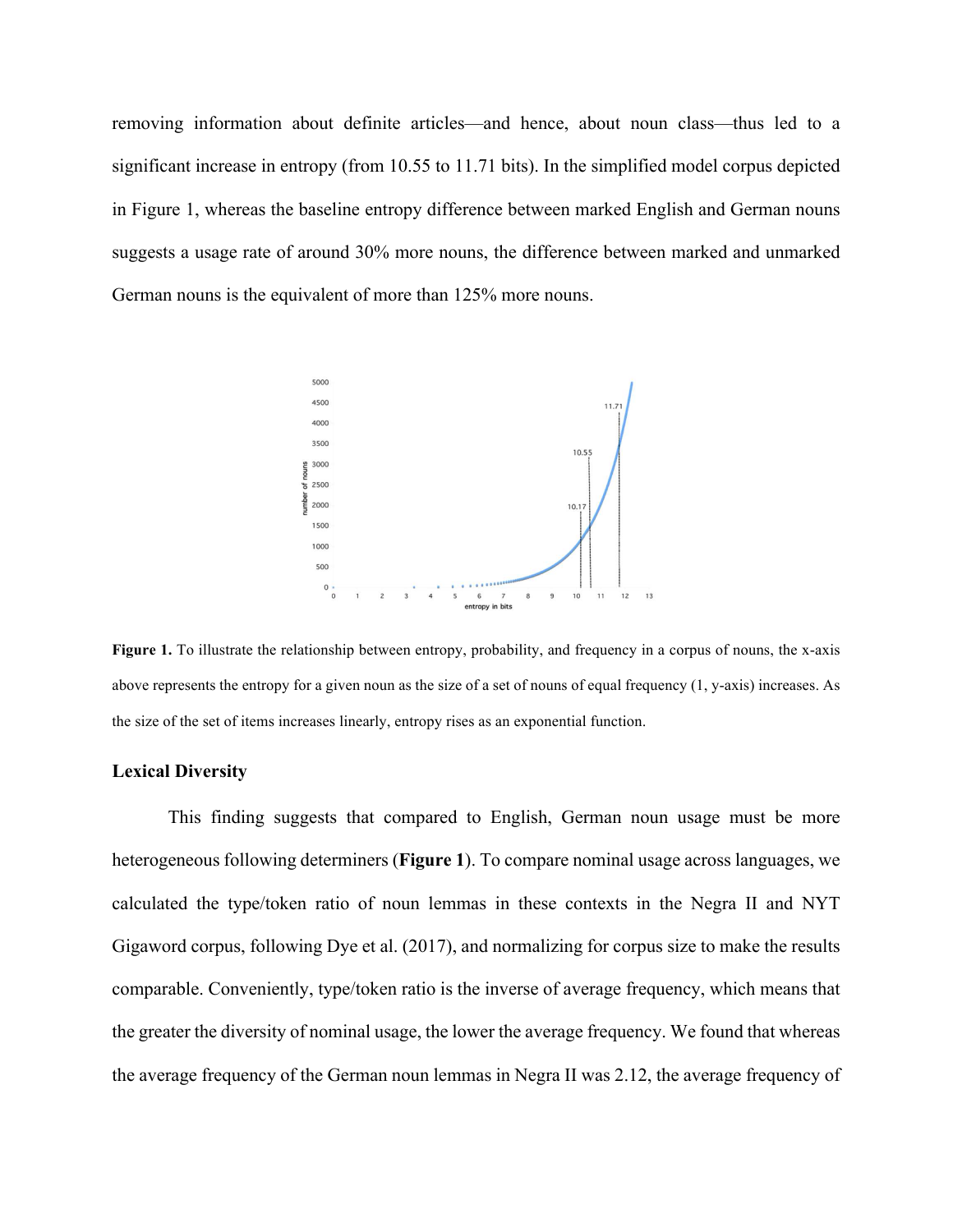similar noun lemmas in the Gigaword sample was  $4.93$  ( $p < 0.001$ ).

These results suggest that noun class allows German speakers to use more 'informative' and therefore, less frequent and less predictable—nouns after definite articles more often than English speakers do. Or, to put it another way, German speakers appear to use the entropy reduction provided by noun class to choose nouns that are more specific, resulting in greater nominal diversity.

### **Adjectives**

While our results confirm that nominal usage following determiners is more diverse in German than in English, it does not therefore follow that English is lexically impoverished compared to German, or unable to achieve the same degree of specificity. In particular, definite articles are not the only type of word that typically precede nouns—adjectives are also common prenominally, and may serve a similar function.

To further explore this proposal, we first compared the adjective-noun sequences in the ukWaC and the SdeWaC corpora, which contain 425.8 and 14.7 million nouns, respectively. Both the overall proportion of adjectives ( $t_p$  = 1992.336;  $p$  < .0001) and the probability of a noun being preceded by an adjective ( $t_p$  = 85.088;  $p$  < .0001) were significantly higher in English than in German. Thus, while German nouns are significantly more lexically diverse than their English counterparts, precisely the opposite obtains for adjectives.

These findings present us with two competing theoretical explanations. One possibility is that to compensate for the use of less varied nouns in communication, English speakers rely on adjectival syntagmatic choices to make their messages more specific, resulting in greater adjective usage. Alternatively, it might be that while German speakers use more varied nouns after articles, English speakers use a similarly diverse set of nouns, but rely more heavily on adjectives—rather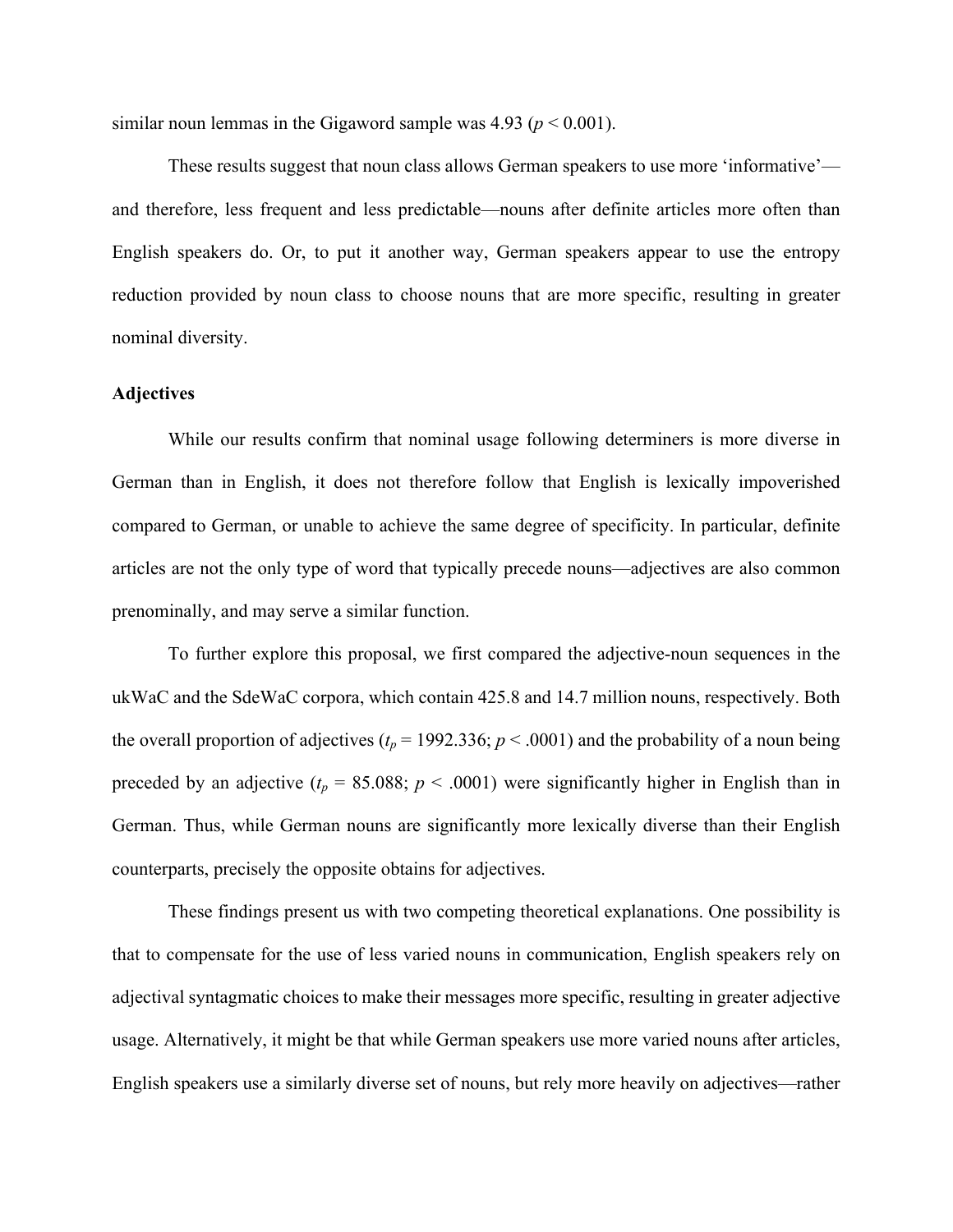than determiners—to facilitate that usage. Fortunately, these accounts make competing predictions, allowing us to distinguish between them empirically.

The first account accords well with the taxonomic assumption that adjectives add semantic detail to nouns, or somehow "modify" their semantic content (Kamp & Partee, 1995). On this assumption, adjectives should preferentially modify high frequency nouns, which are in greater need of semantic augmentation, over low frequency nouns, which tend to be more specific (Rosch, 1978). For example, *dog* is less informative than *retriever*, which is less informative than *dachshund*; accordingly, *dog* should be the most frequently modified, and *dachshund* the least.

However, if prenominal adjectives in English serve a similar role to gendered determiners in German, precisely the opposite prediction should be made regarding frequency. In German, the entropy reduction properties afforded by noun class facilitate the use of more informative (lower frequency) nouns. If, in English, at least some of this functionality is subsumed by prenominal adjectives, then it is *low* frequency nouns that should be preferentially "modified", not high frequency ones. The relationship between adjectives and noun frequency thus provides an important test case.

In line with the entropy smoothing account, an analysis of Article+Adjective+Noun sequences in the NYT Gigaword corpus, revealed a negative correlation between a noun's log frequency and its likelihood of being modified ( $r = -0.17$ ,  $p < 0.001$ ). To further test the generality of this finding at scale, an in-depth analysis of adjective-noun relations was conducted in the ukWaC. The 50,000 most frequent English nouns were retrieved, together with a range of information about the adjectives that immediately preceded these nouns, including: the number of preceding adjectives, their average frequency, and their entropy. Since both the number of adjectives and their average frequency were highly skewed distributions, a logarithmic transform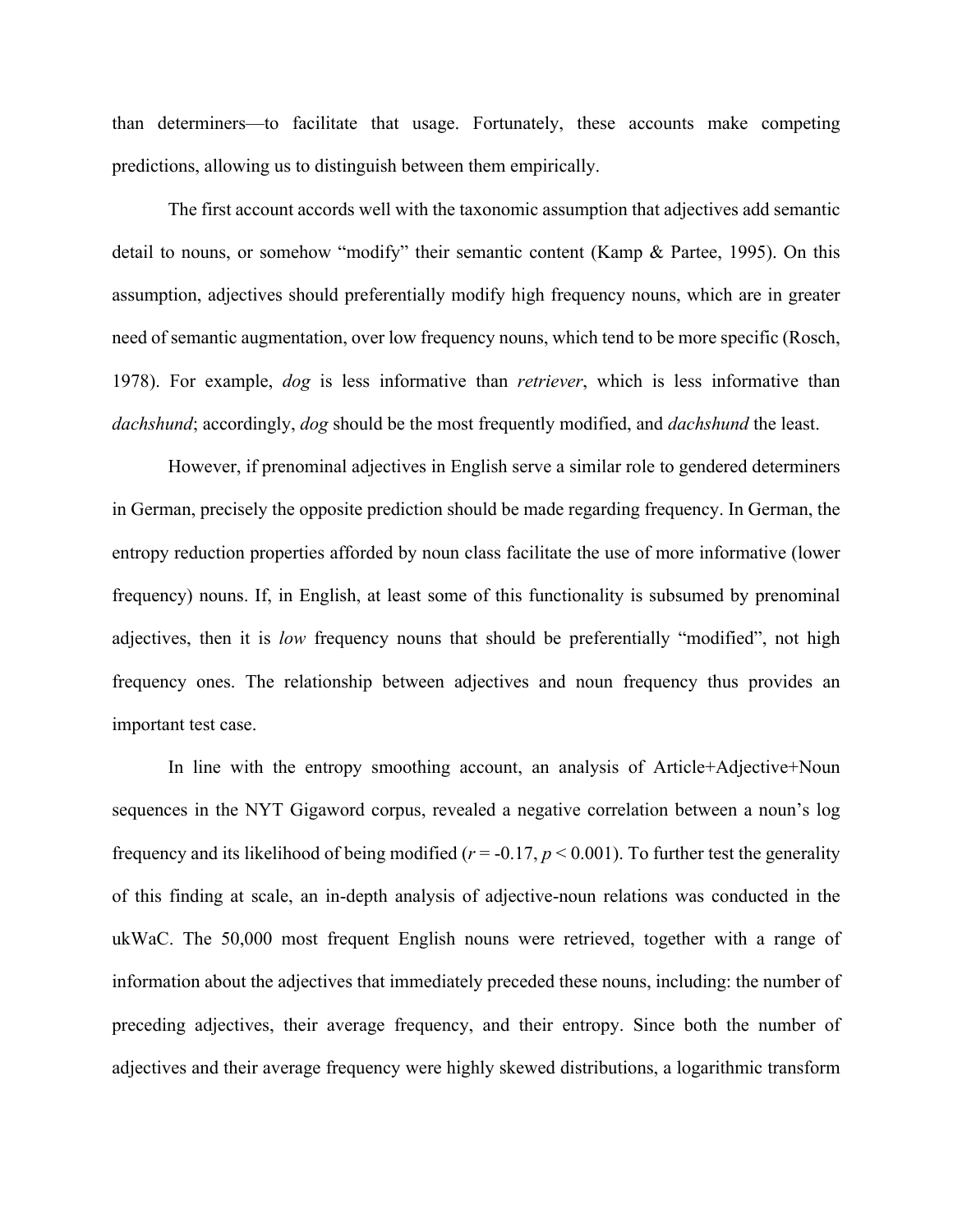was applied. For convenience, a base-two transform was applied to adjective number, yielding adjective maximum entropy in bits—an upper bound on uncertainty about the preceding adjective.

Moreover, adjective maximum entropy accounted for almost 90% of the variance in noun frequency (*Adjusted*  $R^2 = 0.891$ ), indicating that more frequent nouns are preceded by larger number of different adjectives (**Figure 2**). To achieve greater precision, a second interactive model was run, which regressed noun frequency with the tensor product of adjective entropy by adjective average frequency. This interactive model accounted for fully 94% of the variance in noun frequency (*Adjusted R*<sup>2</sup> = 0.941), and achieved better goodness-of-fit than the max entropy model, as indicated by both the difference in *AIC* (28603.60), and the Chi-square test of fREML scores (*χ 2* = 14274.832, *edf difference* = 3.000, *p* < 0.0001) (**Figure 3**).

These results indicate that in English, adjectives redistribute the relative entropy of nouns, thus serving to balance the degree to which nouns can be predicted in context: More frequent nouns tend to be preceded by adjectives that are (on average) higher frequency and higher entropy.



**Figure 2.** Adjective maximum entropy, which provides an upper bound on uncertainty about the preceding adjective, accounts for almost 90% of the variance in noun frequency.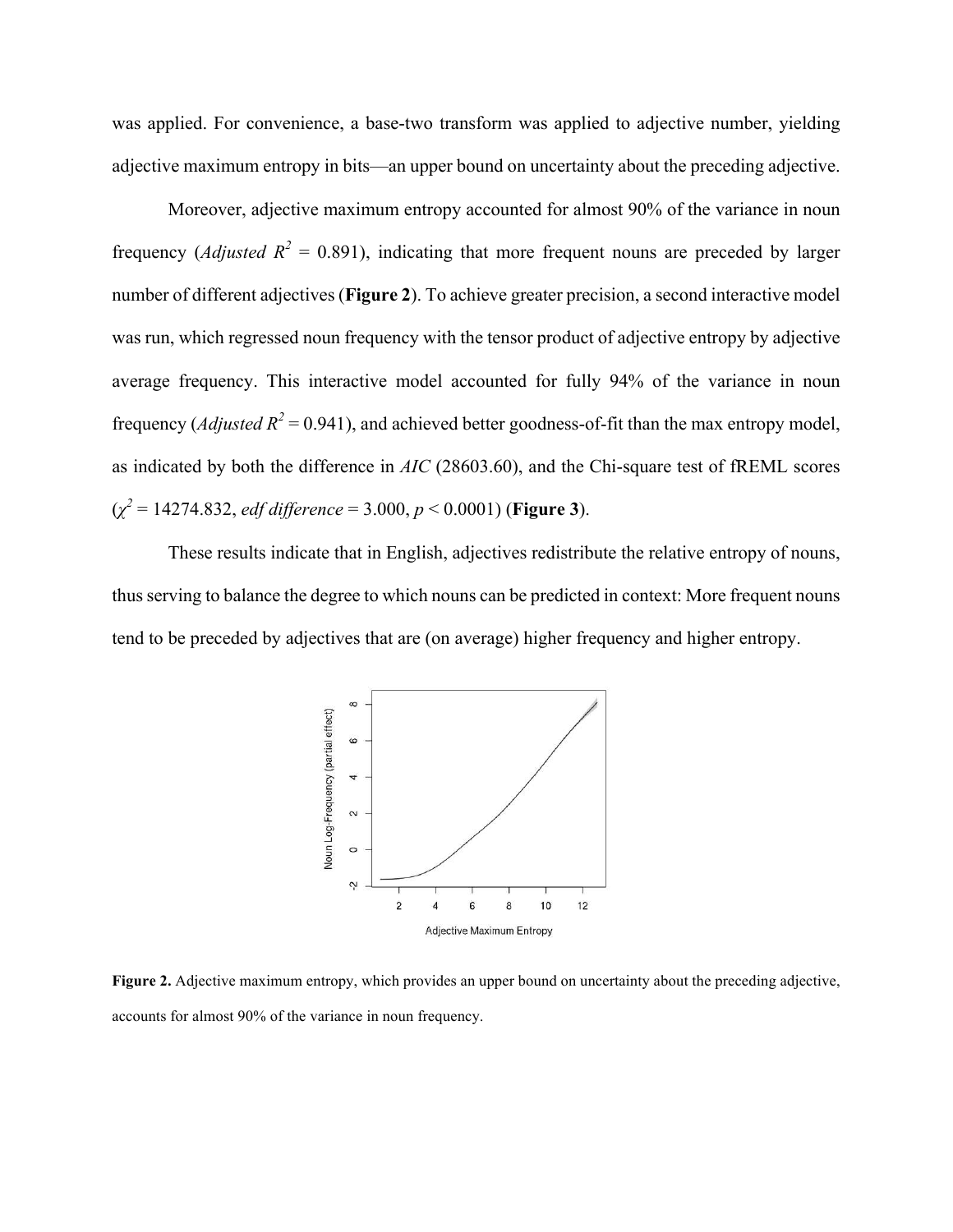

**Figure 3.** A nonlinear interaction between adjective entropy and adjective frequency accounts for fully 94% of the variance in noun frequency.

### **Discussion**

In comparing English and German, two closely related Germanic tongues, we found that whereas German nouns are significantly more lexically diverse than their English counterparts, precisely the opposite obtains for adjectives. These results suggest that the difference between German and English does not lie in the 'specificity' of expression, per se, but rather in how specificity is achieved.

German uses gender marking to distinguish between likely lexical competitors, and adjectives to make rarer lexical items more predictable in context (Dye et al., 2017). By contrast, in English, which largely lacks gender, adjectives appear to assume both roles. While these findings are compatible with discriminative accounts of language processing (Ramscar et al, 2010), they raise questions about the explanatory adequacy of traditional taxonomic theories.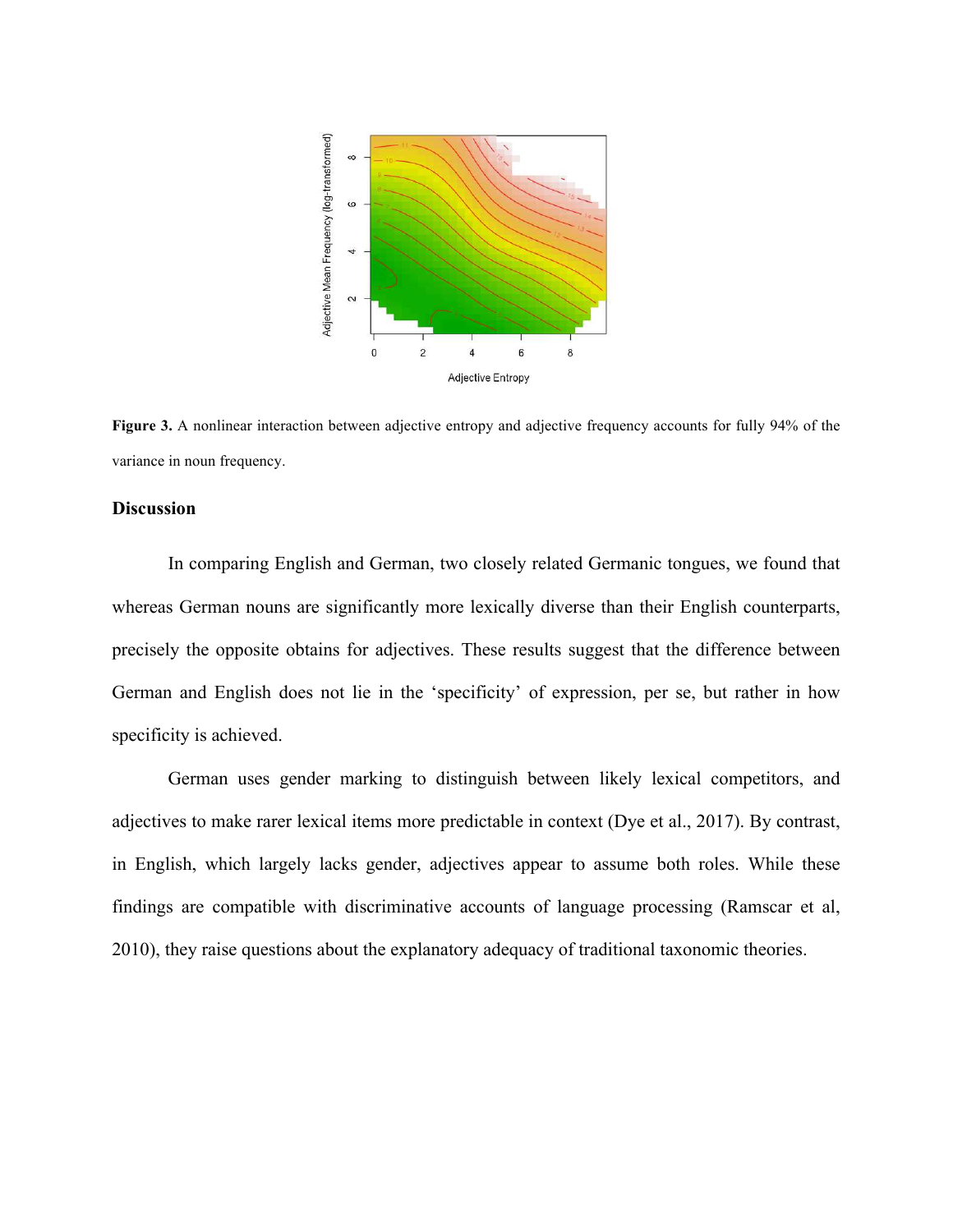#### **General Discussion**

#### **To Gender or Not**

On an evolutionary scale, languages tend to become more codified over time, as frequently used sequences of words gradually crystallize into more rigid conventions, a process known as grammaticalization (Hopper & Traugott, 1993). However, at a number of points in its history, English has taken the opposite developmental path.

One such turning point was the invasion and colonization of the British Isles in the 8th and 9th centuries by the Norse, followed by the Norman conquest of England in the 11th century. As a result of the extended interaction between Old English and Norse, much of the information that had been encoded in fixed aspects of the grammar became "optional" – expressed by words rather than fixed grammatical markers. Old English, the language of England at the beginning of this period, looks like Modern German, with relatively complex patterns of inflection for number, gender, and case. However, by the end of this period, Old English had been eclipsed by Middle English, which much more closely resembles the modern tongue: nouns are marked only for number, adjectives are no longer inflected, and demonstratives are reduced in kind (Dawson, 2003). What might explain this trajectory?

While it is well known that some languages are easier for adult learners to master than others, it is also the case that first languages are acquired at different rates—Russian children, for example, take several years longer than their Turkish neighbors to sort out nominal case marking (Slobin, 2006). However, what is difficult for a child to learn, may not be difficult for an adult, and vice versa; early language acquisition and adult second-language learning are qualitatively different, both in the nature of the task demands, and in the capacities of the learners themselves (Ramscar & Gitcho, 2007; Thompson-Schill et al., 2009). Likewise, there may be tradeoffs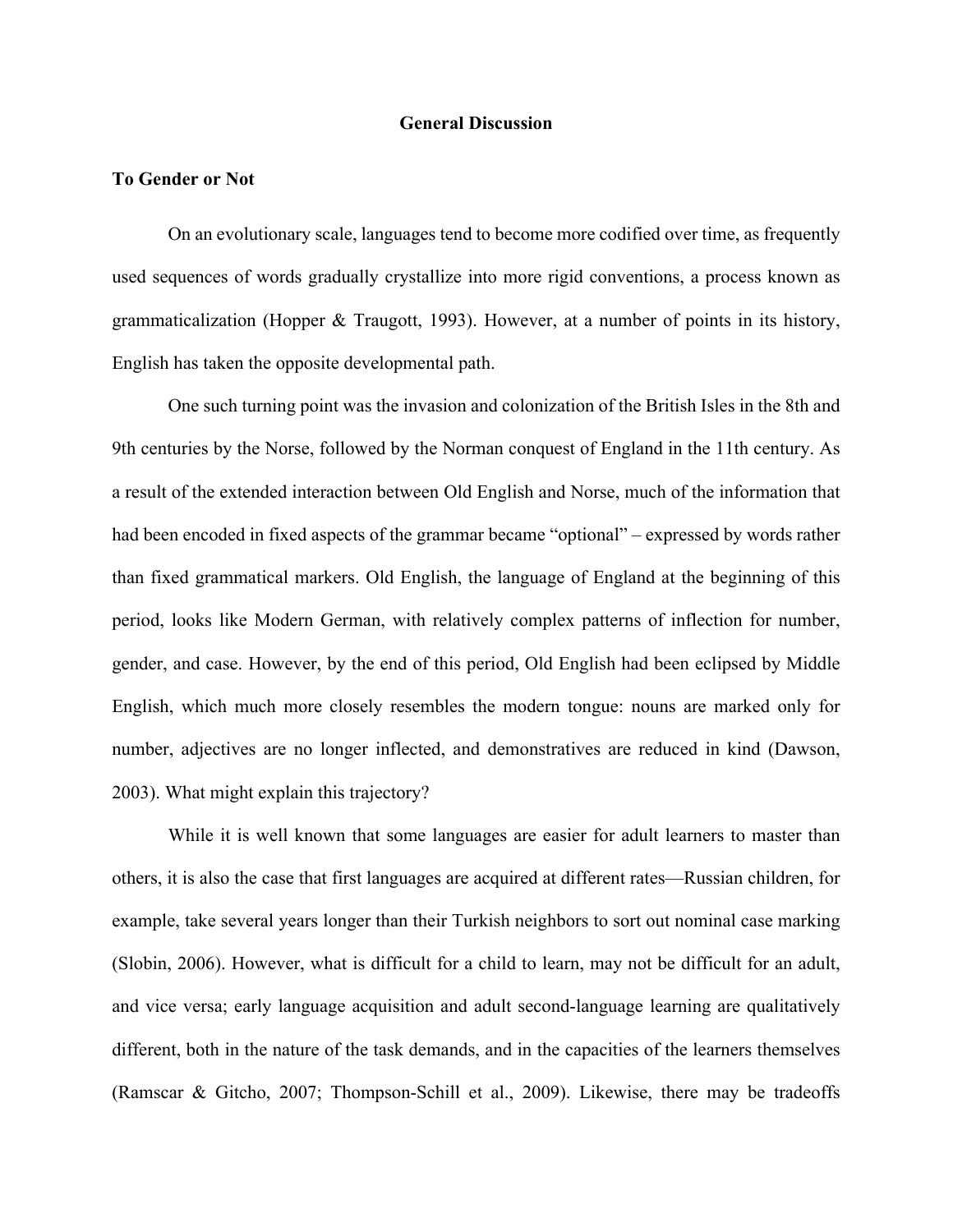between what is easy to acquire, and what is efficient to process (see Ramscar et al. 2010 on adjective ordering).

In line with this proposal, there is accruing evidence that the structural form of a language is coupled to its population (and history) of adult learners (Johnson & Newport, 1989; Trudgill, 2002). Support for this comes from a series of in-depth analyses of the World Atlas of Language Structures conducted by Lupyan and Dale (2010), who found that languages with "larger speaker populations, greater geographical coverage, and greater degree of contact with other languages" (p. 6) tend to be morphologically simpler, more transparent in their mappings between form and meaning, and more likely to express semantic distinctions through lexical or pragmatic means, rather than encoding them explicitly in the grammar.

On this account, languages strike a balance between early learnability and adult processing that is moderated by their social niche. Thus, while morphologically complex languages provide a rich set of additional cues to scaffold infant learning, this early advantage has significant drawbacks for adult speakers. The same marking conventions that support young learners, prove nearly impossible for adult learners to master (Johnson & Newport, 1989), particularly when extrapolating from noisy input (Hudson Kam & Newport, 2009).

In languages spoken by large populations of adult learners, there is thus both impetus and imperative to simplify the obligatory aspects of the grammar. Moreover, adult speakers are instrumental to how languages evolve—it is skilled language users (not novices) who make and spread innovations (Labov, 1972; Trudgill, 2010), and adult learners readily adapt newly acquired grammars to better meet their communicative needs (Fedzechkina, Jaeger, & Newport, 2011; Kirby, Cornish, & Smith, 2010).

From this perspective, the distribution of Modern English can be seen as having developed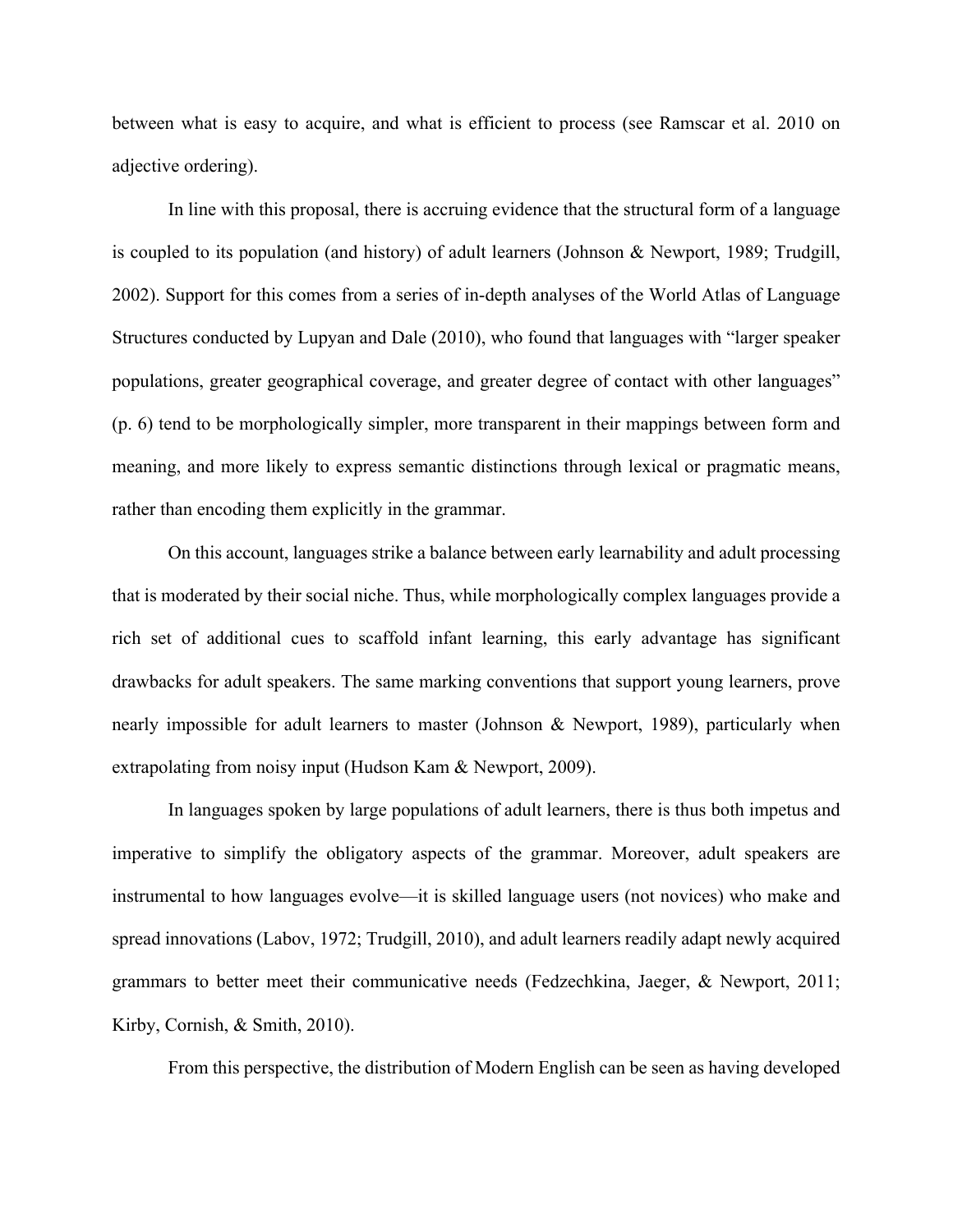in response to the selective pressures produced by the conflicting gender systems of Old English and Norse, combined with a large percentage of adults in the population of language learners. These conditions resulted in a shift away from the abstract, grammaticalized entropy management system of Old English gender marking, to the more probabilistic, semantically transparent system based on adjectives found in Modern English. In comparison to German and Old English, Modern English has thus traded efficiency—in communicative terms—for error tolerance, making it more amenable to later learning. It is worth remarking that linguistic adaptation may work in either direction. It is possible, for instance, that the German gender system may itself have adjectival origins, with gender markers the result of processes of grammaticalization (Craig, 1986).

#### **Adjectives and Overspecification**

From a certain perspective, languages with complex inflectional patterns can appear inefficient, in that they obligate the marking of certain distinctions—such as the temporal remoteness of an action or event—that may or may not actually be relevant to the topic at hand (Lupyan & Dale, 2010). Yet languages with more transparent semantics employ much of the same apparent redundancy: Native English speakers, who are not grammatically obliged to be superfluous, still regularly produce overspecified utterances like "that's a *cute little* puppy" and "how about a *nice cold* beer?" (Deutsch & Pechmann, 1982; Engelhardt et al., 2006) The logic of such productions has proved notoriously difficult to account for: For one, they appear to violate the Gricean Maxim of Quantity, which assumes that speakers provide just enough information to identify a referent, and no more; for another, their combinatorial meaning has defied systematic description (Lahav, 1989), relegated by formal semanticists to the realms of 'context dependence' and 'vagueness' (Kamp & Partee, 1995).

However, productions like these only appear mysterious if their meanings are assumed to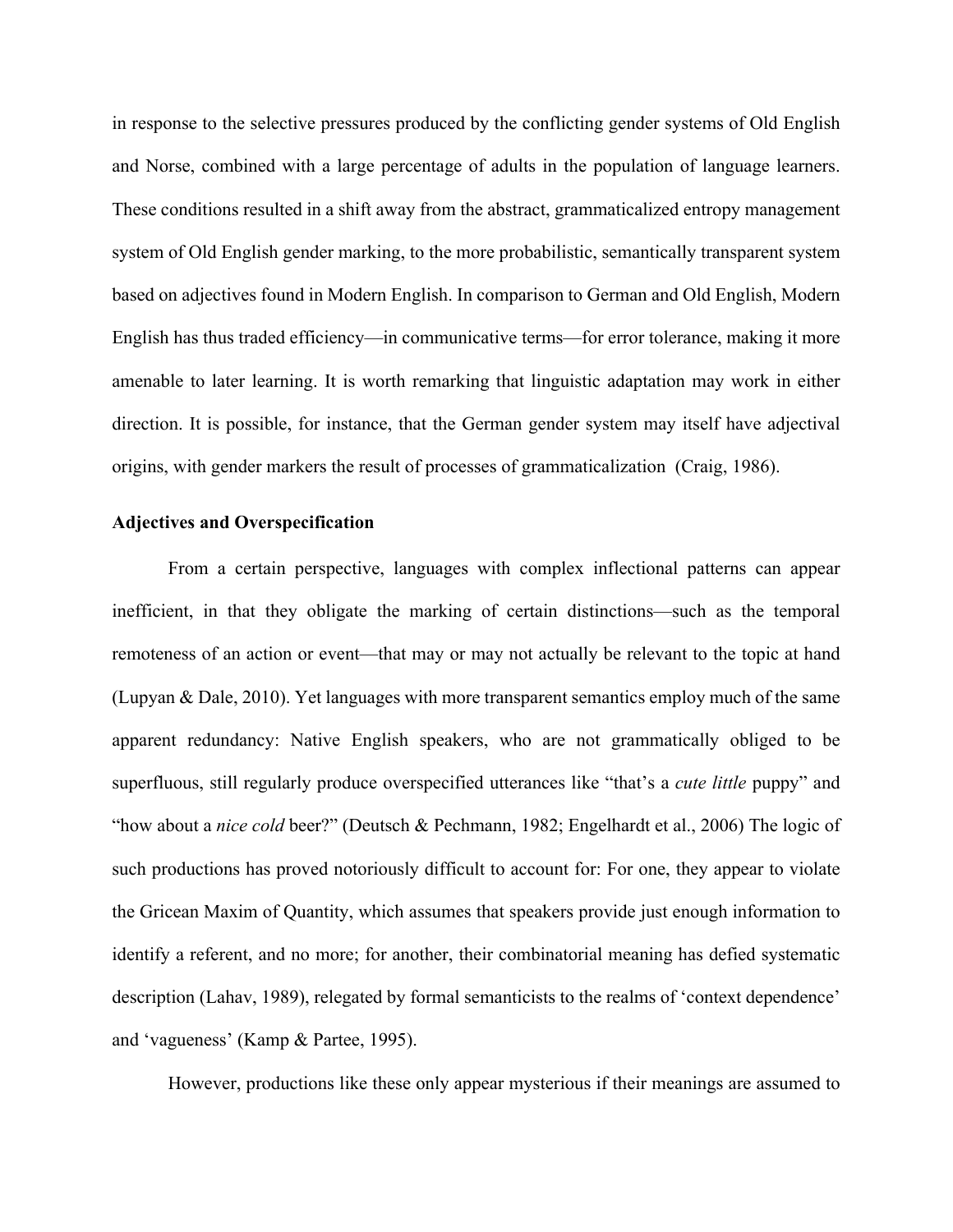be compositional—i.e., constructed as a function of their syntax and the meanings of their constituent parts (Fodor & Lepore, 2002; but see Baroni & Zamparelli, 2010 for a novel approach). Under the alternative model suggested by information theory, utterances are produced so as to iteratively reduce uncertainty (Pate & Goldwater, 2015), and different languages employ more (or less) conventionalized means of streamlining that process (Baayen & Ramscar, 2015). While the patterns of adjective use in English are difficult to account for in terms of formal semantics, their communicative function is strikingly clear from an information theoretic perspective.

### **Future Directions**

One straightforward extension of this work is to the ordering of prenominal adjectives in English. Violations of conventional adjective ordering can make interpretation difficult, as when we compare 'old French red wine crates' with 'red French old wine crates.' Yet adjective ordering cannot be explained by a simple syntactic rule, and while various elaborate semantic hierarchies have been suggested (**Table 1**), they are not consistent enough to be implemented computationally (Malouf, 2000).

| Determiner | Modification zones for adjectives |             |                | Head noun |
|------------|-----------------------------------|-------------|----------------|-----------|
|            | Specification                     | Description | Classification |           |
| The        | same                              | beautiful   | italian        | actress   |
| Her        | own                               | handsome    | jazz           | musician  |
| The        | next                              | big         | guardian       | dog       |
| This       | particular                        | tall        | aboriginal     | carving   |
| The        | same                              | gray        | church         | tower     |

Table 1. A semantic account of adjective order, in which specifying adjectives "single out or quantify the referent", descriptive adjectives "characterize the referent along a variety of semantic parameters", and classifying adjectives "categorize the referent" (Kemmerer et al., 2007: 240).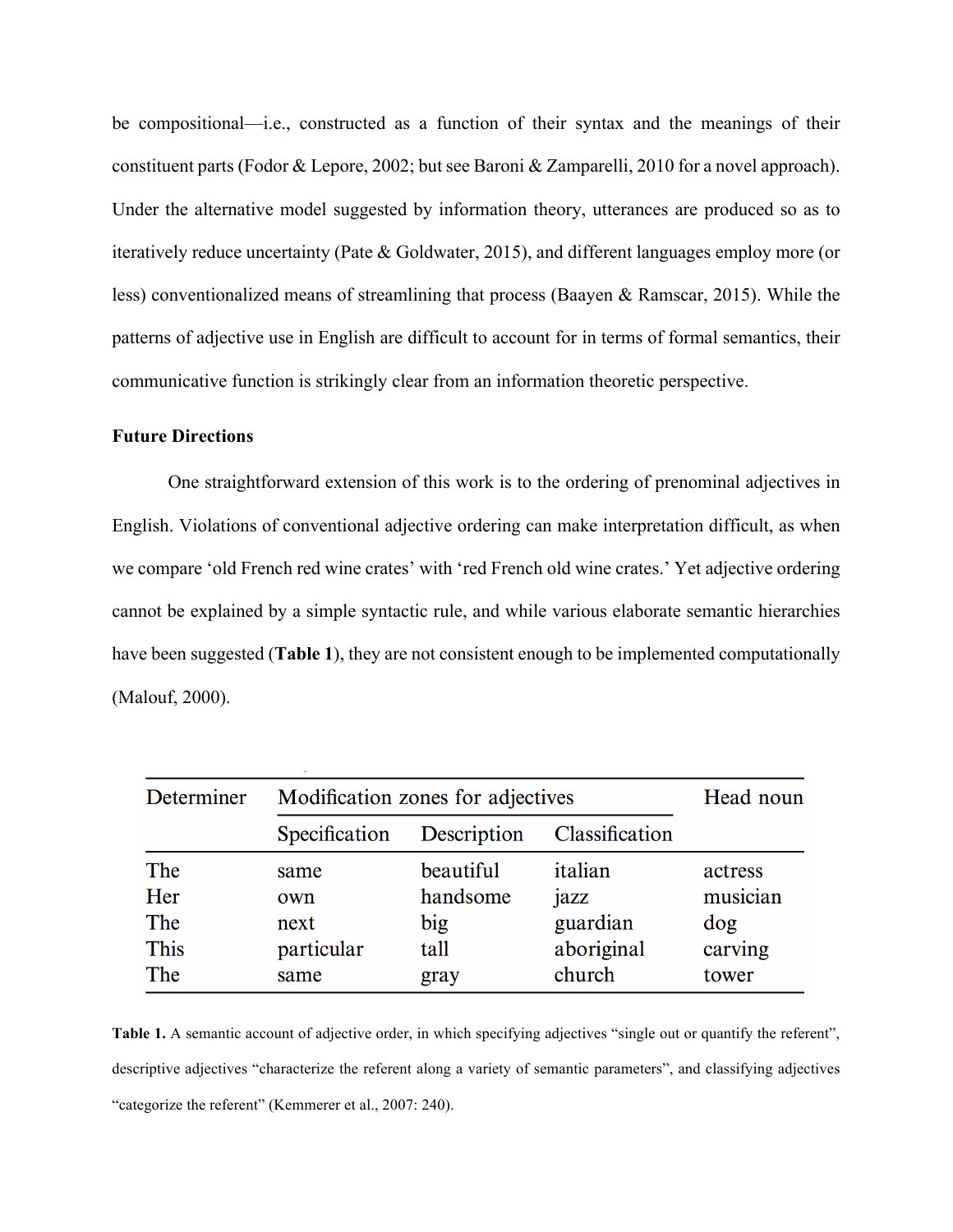Ziff (1960) proposed that adjective order was determined according to two closely related heuristics: the adjective's "privilege of occurrence" (i.e., the range of nouns it might modify) and its "definiteness of denotation" (i.e., the extent to which its interpretation depended on the noun being modified). On this account, adjectives that are more privileged and more definite should be slotted closer to the noun. In a related vein, Danks and Glucksberg (1971) argued that adjectives are ordered according to their "discriminative potential", with the most broadly discriminating being placed first. Both of these claims are amenable to further scrutiny in terms of information and prediction.

One possibility is that adjective chains follow the familiar branching structure seen in personal names (Ramscar et al., 2014), with set-size increasing as a function of proximity to the head noun. This would be consistent with the finding that more frequent adjectives tend to precede less frequent ones. However, given that adjectives' appear to smooth entropy, rather than simply reduce it, the precise chaining structure may be closely tied up with the frequency of the noun being 'modified'. This could explain apparent exceptions to this trend (like "witty young lawyer").

Moving beyond adjective order, similar analyses might help explain the cross-linguistic processing differences that have been observed in languages with postnominal adjective biases (Percy et al. 2009; see also Lambert & Paivio, 1956). More broadly, this characterization might shed light on the existence of strong cross-linguistic word-order preferences for nominal modifiers (Culbertson, Smolensky, & Legendre, 2012; Greenberg, 1963). More ambitious extensions could be to other parts of speech, such as verbs and adverbs, and to other languages, beyond those studied here.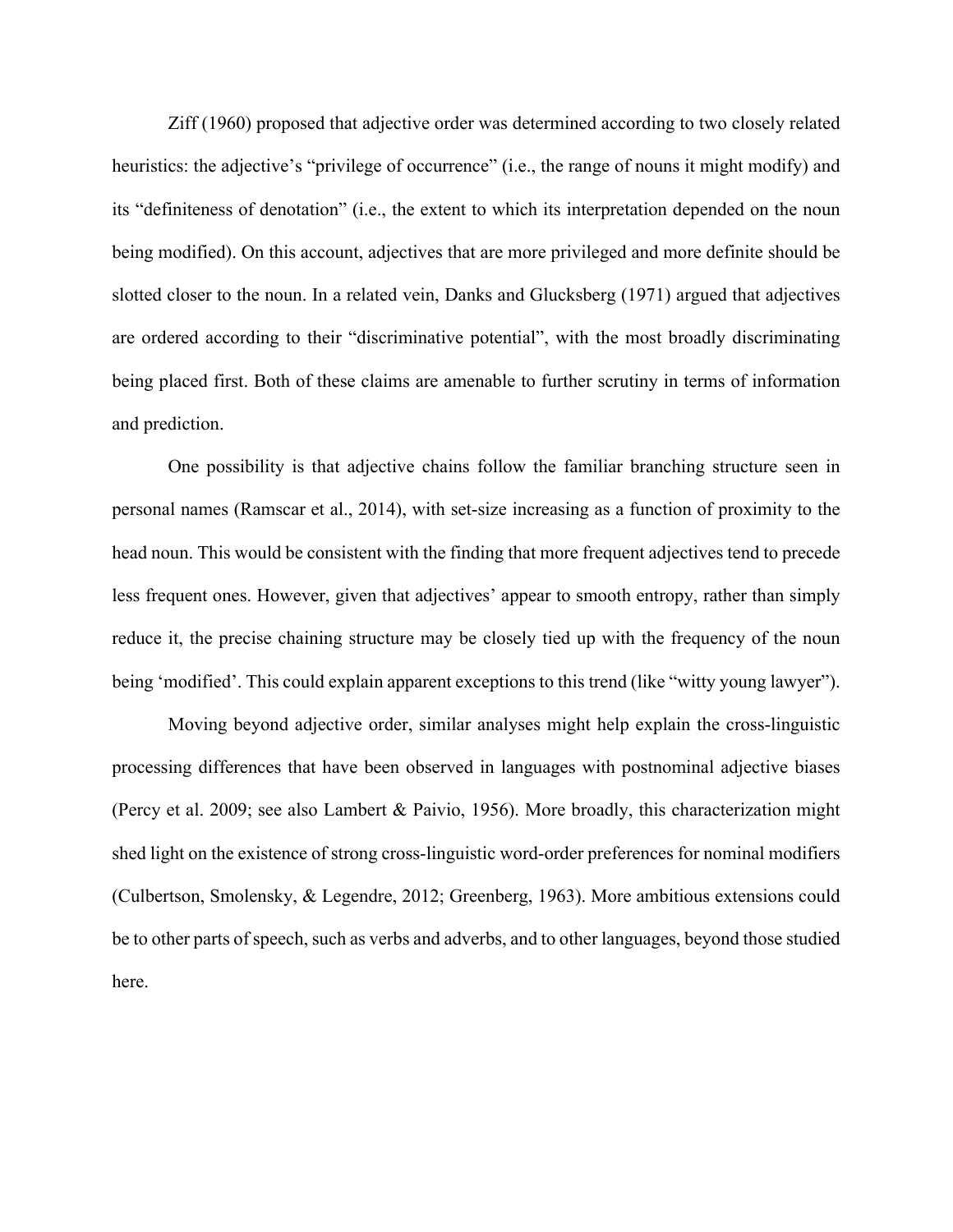#### **References**

- Arnon, I. & Ramscar, M. (2012). Granularity and the acquisition of grammatical gender: How order of acquisition affects what gets learned. *Cognition*, 122(3), 292-305.
- Atkinson, Q. D., & Gray, R. D. (2005). Curious parallels and curious connections--phylogenetic thinking in biology and historical linguistics. *Systematic Biology*, 54(4), 513–526.
- Baayen, R. H., & Ramscar, M. (2015). Abstraction, storage and naive discriminative learning. In Dabrowska, E., and Divjak, D. (Eds.) *Handbook of Cognitive Linguistics*., 99-120. Berlin: De Gruyter Mouton.
- Baayen, R. H., Milin, P., & Ramscar, M. (2015). Frequency in lexical processing. *Aphasiology*, 30(11), 1174–1220.
- Baroni, M., Bernardini, S., Ferraresi, A., & Zanchetta. E. (2009). The WaCky wide web: a collection of very large linguistically processed web-crawled corpora. *Language Resources and Evaluation*, 43(3), 209- 226.
- Baroni, M., & Zamparelli, R. (2010). Nouns are vectors, adjectives are matrices: representing adjective-noun constructions in semantic space. *Proceedings of the 2010 Conference on Empirical Methods in Natural Language Processing*, 1183–1193.
- Beckner, C. et al. (2009). Language is a complex adaptive system: Position paper. *Language Learning*, 59(1), 1-26.
- Boyd, R., & Richerson, P. J. (2005). *The origin and evolution of cultures*. New York: Oxford University Press.
- Brysbaert, M. & New, B. (2009) Moving beyond Kucera and Francis: A Critical Evaluation of Current Word Frequency Norms and the Introduction of a New and Improved Word Frequency Measure for American English. *Behavior Research Methods*, 41 (4), 977-990.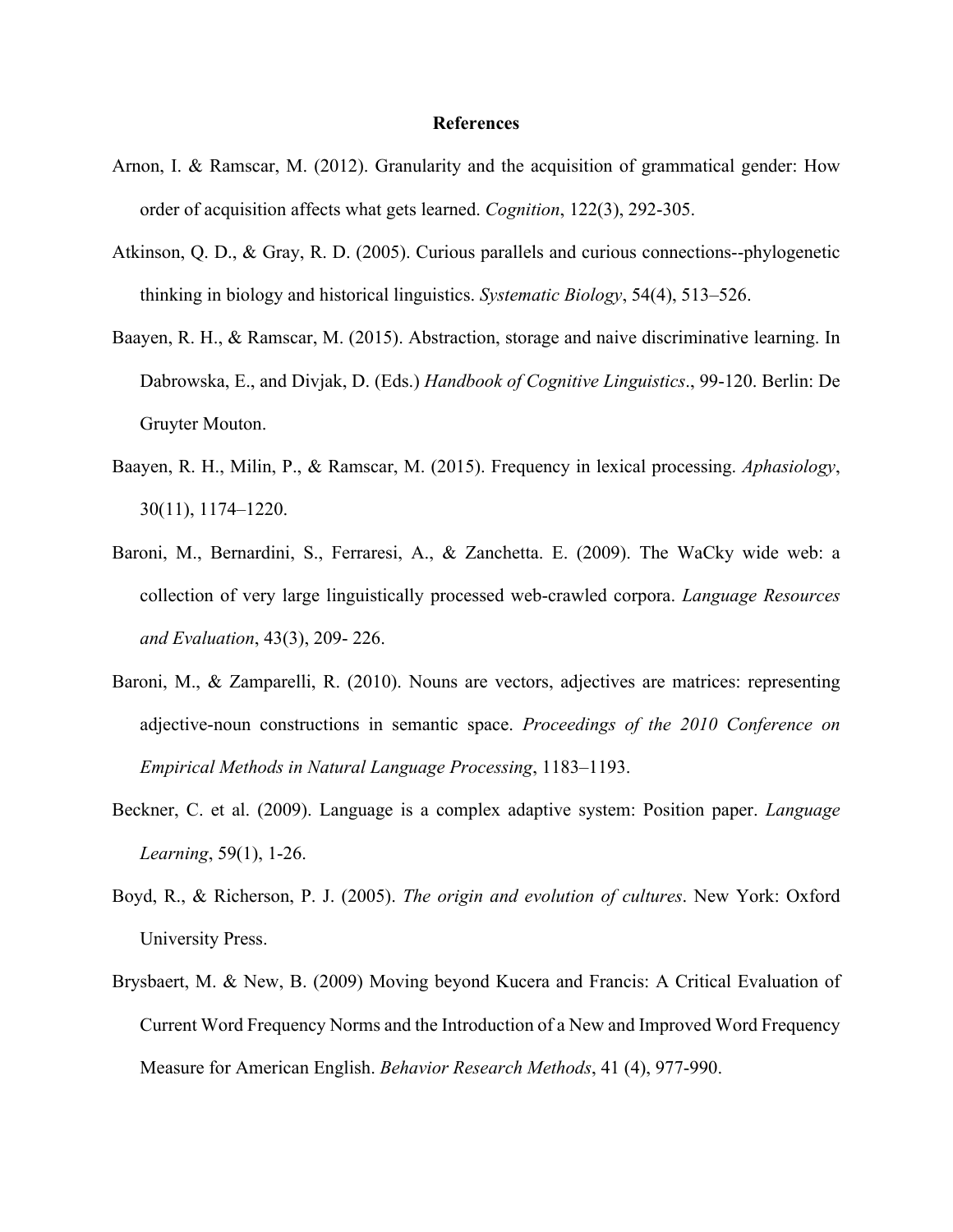- Christiansen, M. H., & Chater, N. (2008). Language as shaped by the brain. *Behavioral and Brain Sciences*, 31(05), 489–509.
- Clark, H. H., & Wasow, T. (1998). Repeating words in spontaneous speech. *Cognitive Psychology*, 37, 201-242.
- Craig, C. (1986). *Noun classes and categorization*. Amsterdam/Philadelphia: John Benjamins.
- Culbertson, J., Smolensky, P., & Legendre, G. (2012). Learning biases predict a word order universal. *Cognition*, 122(3), 306-329.
- Curzan, A. (2003). *Gender shifts in the history of English*. Cambridge: Cambridge University Press.
- Dahan, D., Swingley, D., Tanenhaus, M. K., & Magnuson, J. S. (2000). Linguistic Gender and Spoken-Word Recognition in French. *Journal of Memory and Language*, 42(4), 465–480.
- Dahl, Ö. (2004). *Studies in Language Companion Series: Growth and Maintenance of Linguistic Complexity*. John Benjamins Publishing Company.
- Danks, J. H., & Glucksberg, S. (1971). Psychological scaling of adjective orders. *Journal of Verbal Learning and Verbal Behavior*, 10(1), 63–67.
- Dawson, H. C. (2003): Defining the Outcome of Language Contact: Old English and Old Norse. *OSUWPL*, 57, 40-57.
- Dye, M., Milin, P., Futrell, R., & Ramscar, M. (2017). A functional theory of gender paradigms. In F. Kiefer, J.P. Blevins, & H. Bartos (Eds.) *Perspectives on Morphological Organization: Data and Analyses*. Brill: Leiden.
- Engelhardt, P., Bailey, K., & Ferreira, F. (2006). Do speakers and listeners observe the Gricean Maxim of Quantity? *Journal of Memory and Language*, 54(4), 554–573.

Evans, N., & Levinson, S. C. (2009). The myth of language universals: Language diversity and its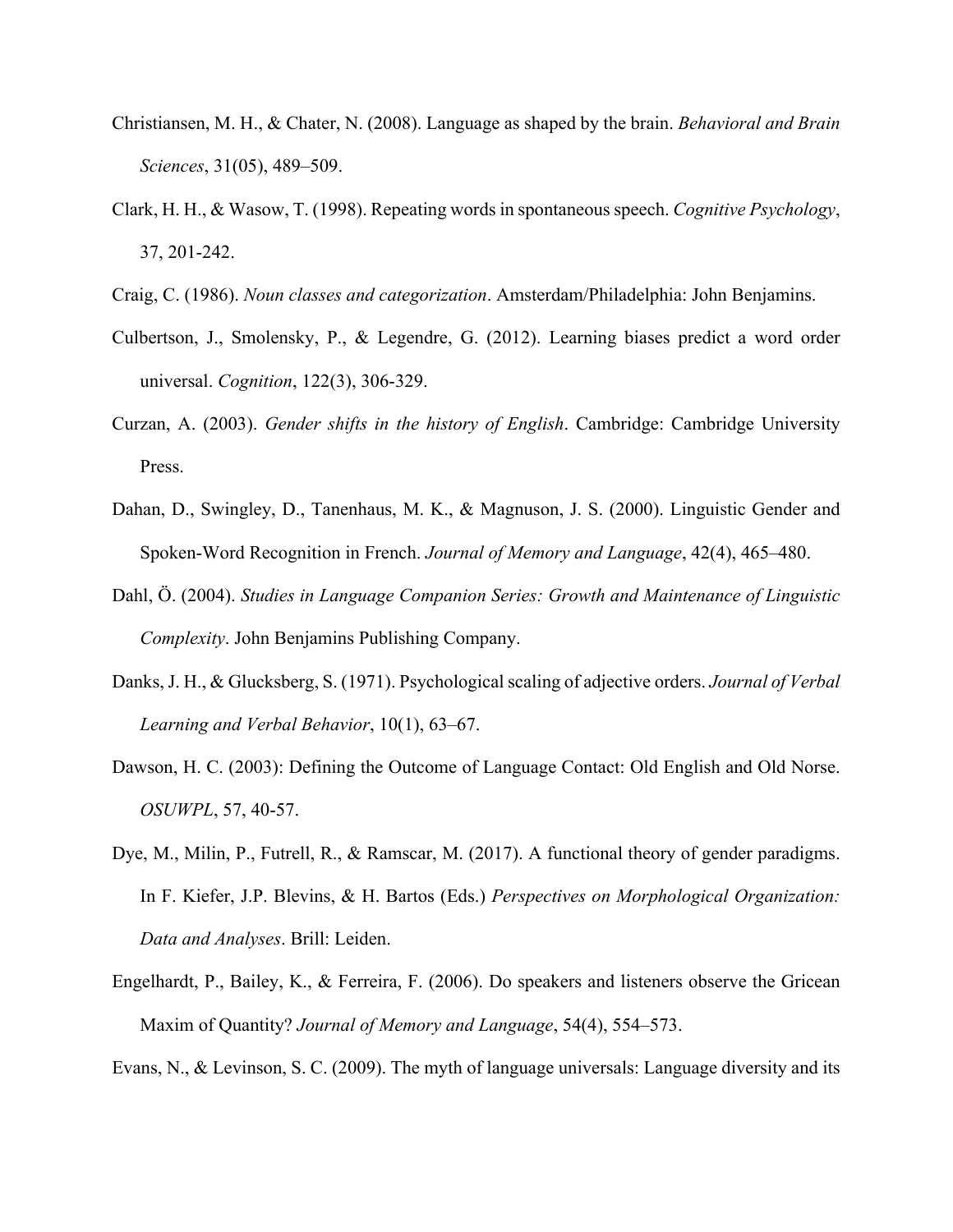importance for cognitive science. *Behavioral and Brain Sciences*, 32(05), 429–448.

- Faaß, G., & Eckart, K. (2013). SdeWaC A Corpus of Parsable Sentences from the Web. Gurevych, Iryna, Chris Biemann & Torsten Zesch (eds.): *GSCL 2013, LNCS 8105*. (Heidelberg: Springer).
- Fedzechkina, M., Jaeger, T.F., & Newport, E.L. (2011). Functional biases in language learning: Evidence from word order and case-marking interaction. *Proceedings of the 33rd Annual Conference of the Cognitive Science Society*. Austin, TX.
- Fernald, A., Thorpe, K., & Marchman, V.A. (2010). Blue Car, Red Car: Developing Efficiency in Online Interpretation of Adjective-Noun Phrases. *Cognitive Psychology*, 60(3), 190-217.
- Ferraresi, A., Zanchetta, E., Baroni, M. & Bernardini, S. (2008). Introducing and evaluating ukWaC, a very large web-derived corpus of English. In *Proceedings of the 4th Web as Corpus Workshop* (WAC-4). 47–54.
- Fodor, J.A. & Lepore, E. (2002). *The Compositionality Papers*. Oxford University Press.
- Genzel, D., & Charniak, E. (2002). Entropy rate constancy in text (pp. 199–206). In *Proceedings of the 40th Annual Meeting on Association for Computational Linguistics*. Association for Computational Linguistics: Morristown, NJ.
- Graff, D. et al. (2007). English Gigaword Third Edition LDC2007T07. Web Download. Philadelphia: Linguistic Data Consortium.
- Greenberg, J. (1963). *Universals of Language*. Cambridge: MIT Press.
- Hopper, P., & Traugott, E. (1993). *Grammaticalization*. Cambridge: Cambridge University Press.
- Hudson Kam, C. L., & Newport, E. L. (2009). Getting it right by getting it wrong: When learners change languages. *Cognitive Psychology*, 59(1), 30–66.
- Jaeger, T. F. (2010). Redundancy and reduction: Speakers manage syntactic information density.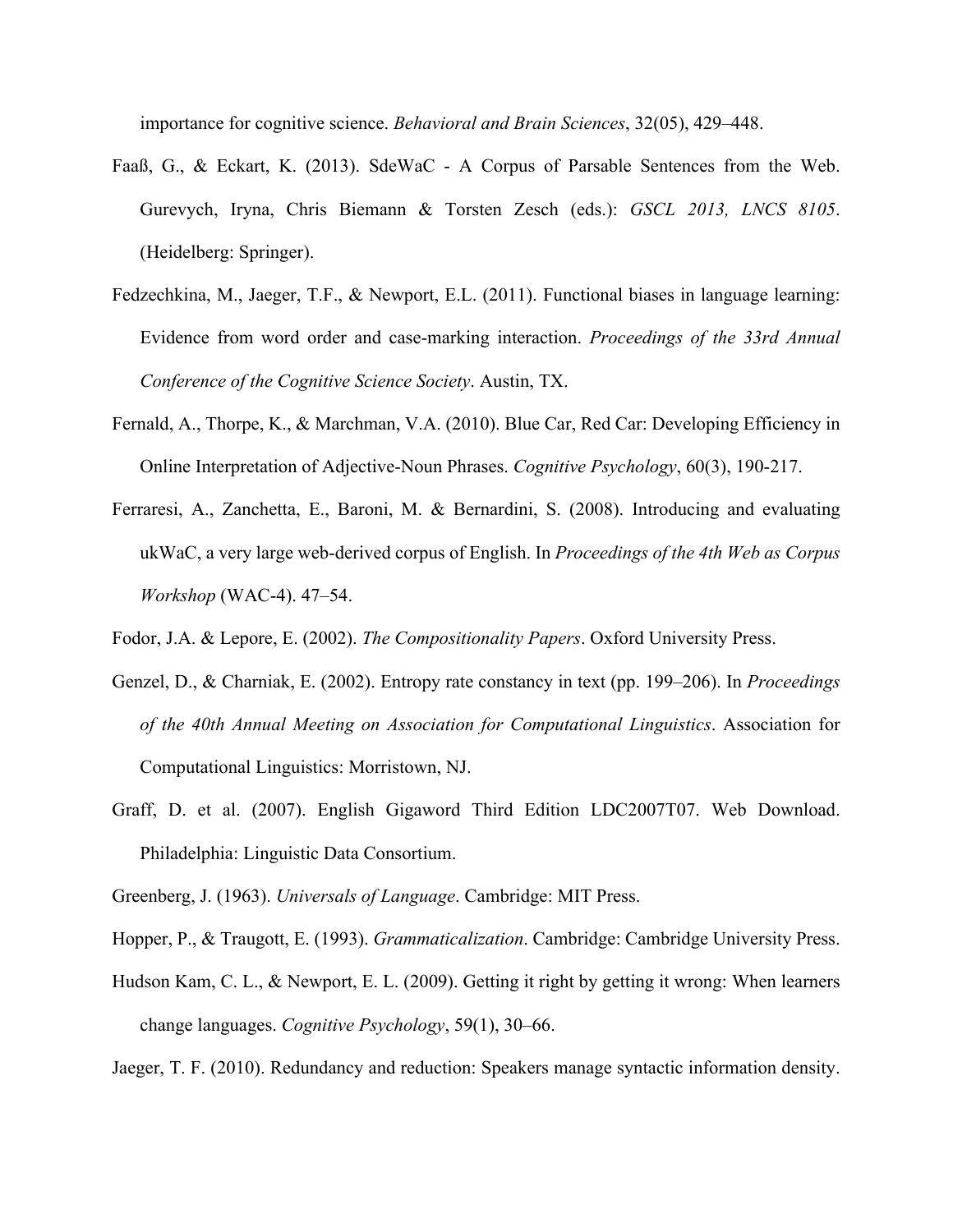*Cognitive Psychology*, 61(1), 23–62.

Kamp, H. & Partee, B. (1995). Prototype theory and compositionality. *Cognition*, 57, 129-191.

- Kirby, S., Cornish, H., & Smith, K. (2008). Cumulative cultural evolution in the laboratory. *PNAS*, 105(31), 10681–10686.
- Kemmerer, D., Weber-Fox, C., Price, K., Zdanczyk, C., & Way, H. (2007). Big brown dog or brown big dog? An electrophysiological study of semantic constraints on prenominal adjective order. *Brain and Language*, 100(3), 238–256.

Labov, S. (1972). *Sociolinguistic Patterns*. University of Pennsylvania Press.

- Lahav, R. (1989). Against compositionality: The case of adjectives. *Philosophical Studies*, 57(3), 261–279.
- Lambert, W. E., & Paivio, A. (1956). The influence of noun-adjective order on learning. *Canadian Journal of Psychology*, 10(1), 9–12.
- Lupyan, G., & Dale, R. (2010). Language Structure Is Partly Determined by Social Structure. *PLoS ONE*, 5(1), e8559.
- Malouf, R. (2000). The order of prenominal adjectives in natural language generation. *Proceedings of the 38th Annual Meeting of the Association for Computational Linguistics*, 85-92.
- Maratsos, M. P. (1979). How to get from words to sentences. In D. Aaronson & R. Rieber (eds.), *Perspectives in psycholinguistics*. Hillsdale, N.J.: Erlbaum
- Monaghan, P., Christiansen, M. H., & Fitneva, S. A. (2011). The arbitrariness of the sign: Learning advantages from the structure of the vocabulary. *Journal of Experimental Psychology: General*, 140(3), 325–347.
- Pate, J. K., & Goldwater, S. (2015). Talkers account for listener and channel characteristics to communicate efficiently. *Journal of Memory and Language*, *78*, 1–17.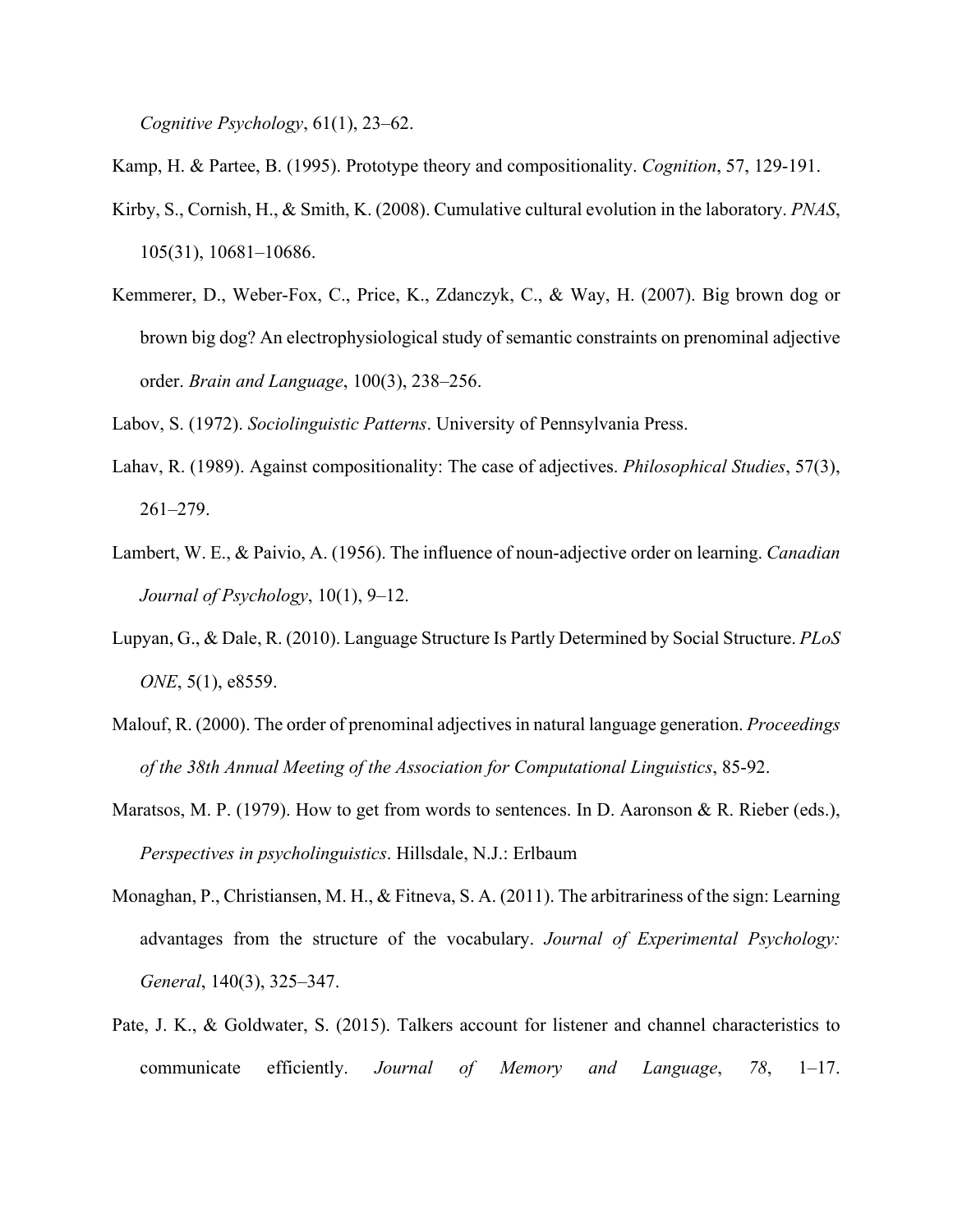http://doi.org/10.1016/j.jml.2014.10.003

- Pechmann, T. (1989). Incremental speech production and referential overspecification. *Linguistics*, 27(1).
- Pellegrino, F., Coupé, C., & Marsico, E. (2011). A cross-language perspective on speech information rate. *Language*, 87(3), 539–558.
- Percy, E. J., Sherman, S. J., Garcia-Marques, L., Mata, A., & Garcia-Marques, T. (2009). Cognition and native-language grammar: The organizational role of adjective-noun word order in information representation. *Psychonomic Bulletin & Review*, 16(6), 1037–1042.
- Petrov, S., Das, D., & McDonald, R. (2011). A universal part-of-speech tagset. ArXiv:1104.2086
- Ramscar, M. & Baayen, H. (2013). Production, comprehension and synthesis: A communicative perspective on language. *Frontiers in Language Sciences*, 4, 233.
- Ramscar, M. & Gitcho, N. (2007) Developmental change and the nature of learning in childhood. *Trends In Cognitive Science*, 11(7), 274-279.
- Ramscar, M., Yarlett, D., Dye, M., Denny, K., & Thorpe, K. (2010). The effects of feature-labelorder and their implications for symbolic learning. *Cognitive Science*, 34, 909-957.
- Ramscar, M., Smith, A.H., Dye, M., Futrell, R., Hendrix, P., Baayen, H. & Starr, R. (2013). The 'universal' structure of name grammars and the impact of social engineering on the evolution of natural information systems. *Proceedings of the 35th Meeting of the Cognitive Science Society*, Berlin, Germany.
- Riordan, B., Dye, M., & Jones, M.N. (2015). Grammatical number processing and anticipatory eye movementsb are not tightly coordinated in English spoken language comprehension. *Frontiers in Psychology*, *6*, 590. http://doi.org/10.3389/fpsyg.2015.00590

Rosch, E. (1978). Principles of categorization. In E. Rosch, & B. B. Lloyd (Eds.), *Cognition and*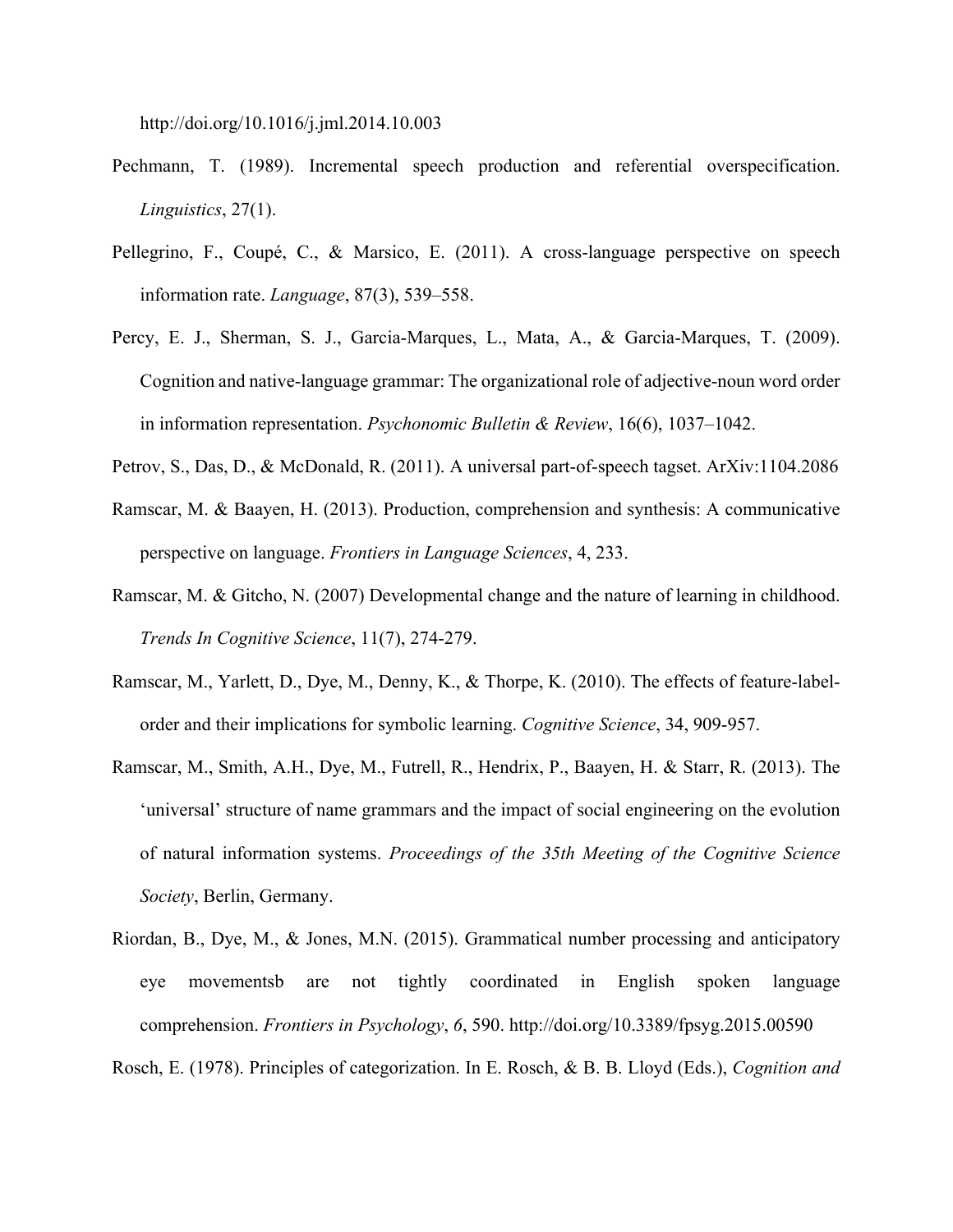*categorization* (pp. 27–48). Hillside, NJ: Lawrence Erlbaum Publishers.

- Schmid, H. & Laws, F. (2008). Estimation of Conditional Probabilities with Decision Trees and an Application to Fine-Grained POS Tagging. COLING 2008: Manchester, Great Britain.
- Shannon, C.E. (1948). A Mathematical Theory of Communication. *Bell System Technical Journal*, 27, 379–423, 623–656.
- Simon, H. A. (1989). Cognitive Architectures and Rational Analysis: Comment. *Technical Report AIP*, 58, 1–25.
- Skut, W., B. Krenn, T. Brants., & H. Uszkoreit. (1997). An annotation scheme for free word order languages. In *Proceedings of the Fifth Conference on Applied Natural Language Processing* (ANLP).
- Slobin, D. (2006). Cross-linguistic comparative approaches to language acquisition. *Encyclopedia of Language & Linguistics*, 299–301.
- Tanenhaus M. K., Spivey-Knowlton M. J., Eberhard K. M., Sedivy J. C. (1995). Integration of visual and linguistic information in spoken language comprehension. Science 268 1632–1634.
- Thompson-Schill, S., Ramscar, M., & Chrysikou, E. (2009) Cognition without control: When a little frontal lobe goes a long way. *Current Directions in Psychological Science*, 8(5), 259-263.
- Tily, H., Gahl, S., Arnon, I., Snider, N., Kothari, A., & Bresnan, J. (2009). Syntactic probabilities affect pronunciation variation in spontaneous speech. *Language and Cognition*, 1(2), 147– 165.
- Tomasello, M. (2003). C*onstructing a language: A usage-based theory of language acquisition*. Cambridge, MA: Harvard University Press.
- Trudgill, P. (2002). *Sociolinguistic Variation and Change*. Edinburgh University Press.
- Trudgill, P. (2010). *Investigations in sociohistorical linguistics: Stories of colonisation and*